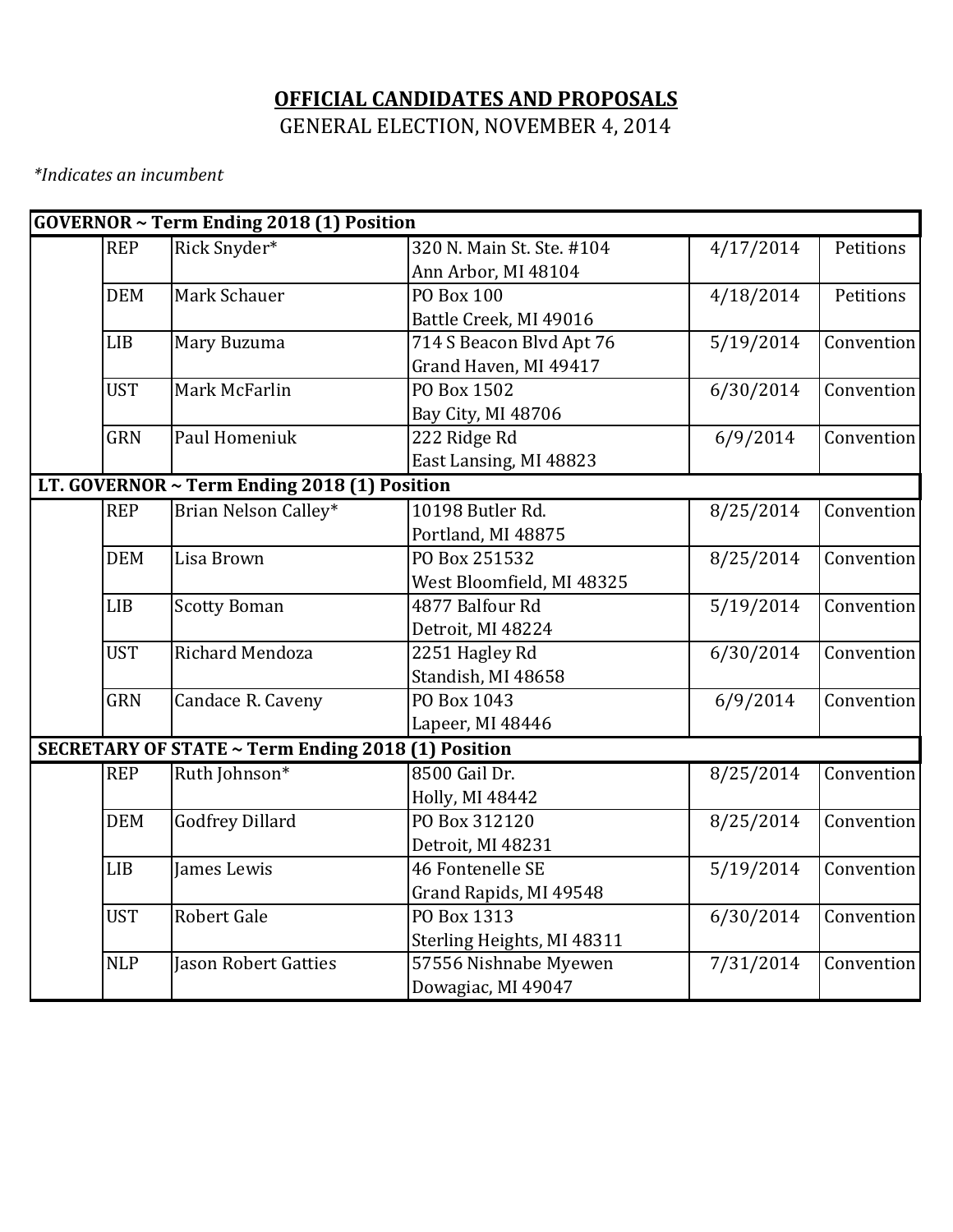|            | ATTORNEY GENERAL ~ Term Ending 2018 (1) Position      |                                                                  |           |            |
|------------|-------------------------------------------------------|------------------------------------------------------------------|-----------|------------|
| <b>REP</b> | <b>Bill Schuette*</b>                                 | 5812 Woodduck Way                                                | 8/25/2014 | Convention |
|            |                                                       | Midland, MI 48642                                                |           |            |
| <b>DEM</b> | Mark Totten                                           | PO Box 19463                                                     | 8/25/2014 | Convention |
|            |                                                       | Kalamazoo, MI 49019                                              |           |            |
| <b>LIB</b> | Justin M. Altman                                      | 9855 High Meadow Dr.                                             | 5/19/2014 | Convention |
|            |                                                       | Ypsilanti, MI 48198                                              |           |            |
| <b>UST</b> | Gerald T. Van Sickle                                  | <b>PO Box 38</b>                                                 | 6/30/2014 | Convention |
|            |                                                       | Wellston, MI 49689                                               |           |            |
| <b>GRN</b> | John Anthony La Pietra                                | 386 Boyer Ct.                                                    | 6/9/2014  | Convention |
|            |                                                       | Marshall, MI 49068                                               |           |            |
|            | UNITED STATES SENATOR ~ Term Ending 2020 (1) Position |                                                                  |           |            |
| <b>REP</b> | Terri Lynn Land                                       | PO Box 308                                                       | 3/31/2014 | Petitions  |
|            |                                                       | Grandville, MI 49468                                             |           |            |
| <b>DEM</b> | <b>Gary Peters</b>                                    | 2645 Bloomfield Crossing                                         | 4/18/2014 | Petitions  |
|            |                                                       | Bloomfield Township, MI 48304                                    |           |            |
| <b>LIB</b> | Jim Fulner                                            | 3059 Cumberland                                                  | 5/19/2014 | Convention |
|            |                                                       | Berkley, MI 48072                                                |           |            |
| <b>UST</b> | Richard A. Matkin                                     | 30 W Harry Ave                                                   | 6/30/2014 | Convention |
|            |                                                       | Hazel Park, MI 48030                                             |           |            |
| <b>GRN</b> | Chris Wahmhoff                                        | 1407 Bryant St.                                                  | 6/9/2014  | Convention |
|            |                                                       | Kalamazoo, MI 49001                                              |           |            |
|            |                                                       | 2ND DISTRICT REPRESENTATIVE IN CONGRESS 2 YEAR TERM (1) POSITION |           |            |
| <b>REP</b> | Bill Huizenga*                                        | <b>PO Box 254</b>                                                | 4/17/2014 | Petitions  |
|            |                                                       | Zeeland, MI 49464                                                |           |            |
| <b>DEM</b> | Dean Vanderstelt                                      | PO Box 492                                                       | 4/18/2014 | Petitions  |
|            |                                                       | Spring Lake, MI 49456                                            |           |            |
| <b>LIB</b> | Ronald Welch II                                       | 4092 Eastlake St.                                                | 5/19/2014 | Convention |
|            |                                                       | Muskegon, MI 49444                                               |           |            |
| <b>UST</b> | Ronald E. Graeser                                     | 990 W 48th St.                                                   | 6/30/2014 | Convention |
|            |                                                       | Fremont, MI 49412                                                |           |            |
|            |                                                       | 3RD DISTRICT REPRESENTATIVE IN CONGRESS 2 YEAR TERM (1) POSITION |           |            |
| <b>REP</b> | Justin Amash <sup>*</sup>                             | 1500 E. Beltline Ave SE Ste 250                                  | 4/18/2014 | Petitions  |
|            |                                                       | Grand Rapids, MI 49506                                           |           |            |
| <b>DEM</b> | <b>Bob Goodrich</b>                                   | 4417 Broadmoor Ave. SE                                           | 4/21/2014 | Petitions  |
|            |                                                       | Kentwood, MI 49512                                               |           |            |
| <b>GRN</b> | Tonya Duncan                                          | 1407 Bryant St.                                                  | 6/9/2014  | Convention |
|            |                                                       | Kalamazoo, MI 49001                                              |           |            |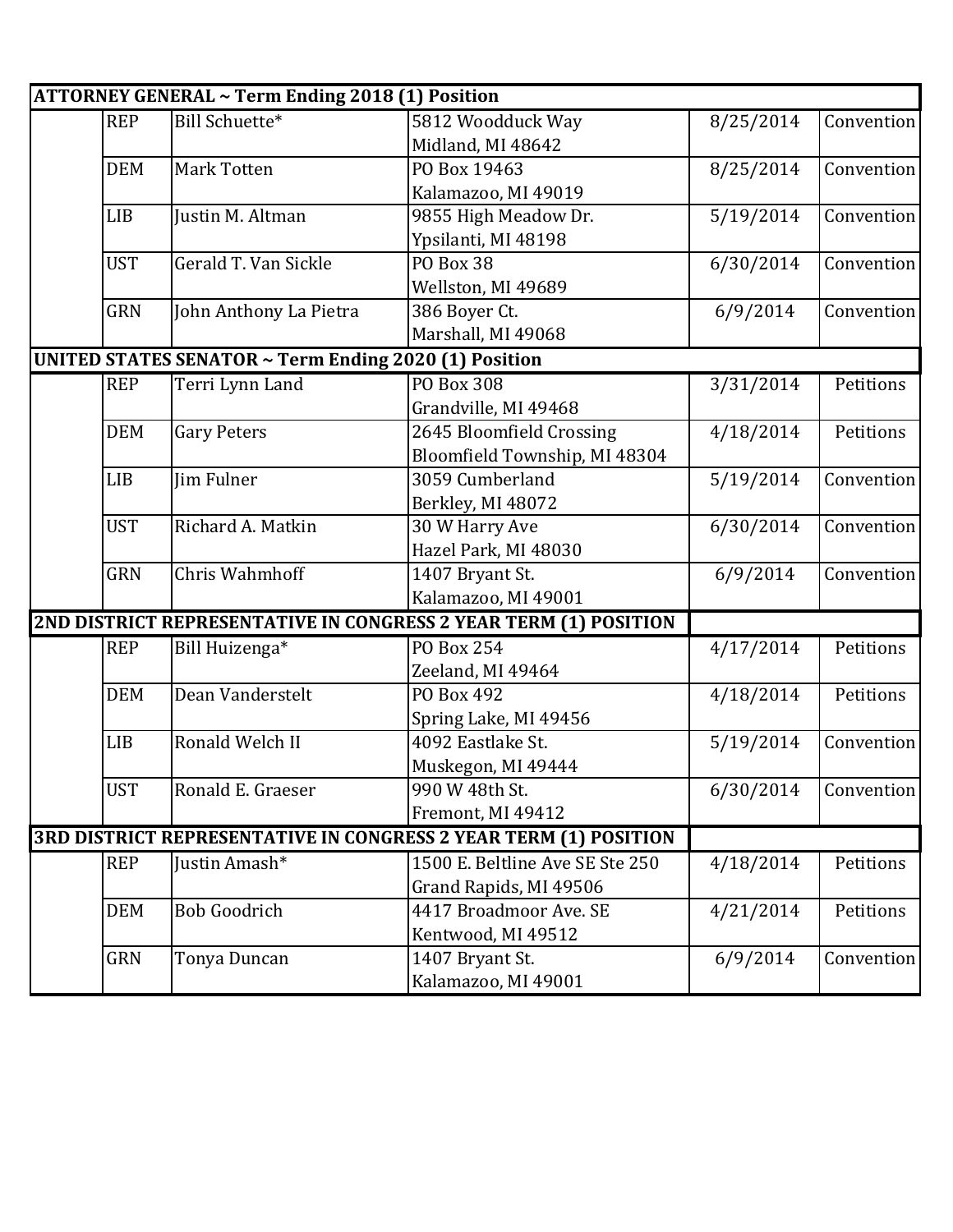|            | <b>26TH DISTRICT STATE SENATOR 4 YEAR TERM (1) POSITION</b> |                                                                      |            |             |
|------------|-------------------------------------------------------------|----------------------------------------------------------------------|------------|-------------|
| <b>REP</b> | Tonya Schuitmaker*                                          | 29924 60th Ave                                                       | 9/18/2013  | Fee         |
|            |                                                             | Lawton, MI 49065                                                     |            |             |
| <b>DEM</b> | <b>Jim Walters</b>                                          | 89821 Shorelane Dr.                                                  | 3/13/2014  | Fee         |
|            |                                                             | Lawton, MI 49065                                                     |            |             |
| <b>LIB</b> | William R. Wenzel                                           | 5102 Greenacres SE                                                   | 5/19/2014  | Convention  |
|            |                                                             | Kentwood, MI 49548                                                   |            |             |
|            |                                                             | 28TH DISTRICT STATE SENATE - Term ending 2018 (1) Position           |            |             |
| <b>REP</b> | Peter MacGregor                                             | 8209 Vista Royale Lane NE                                            | 12/30/2013 | Fee         |
|            |                                                             | Rockford, MI 49341                                                   |            |             |
| <b>DEM</b> | Deb Havens                                                  | 2449 Omega Dr. NE                                                    | 4/11/2014  | Fee         |
|            |                                                             | Grand Rapids, MI 49525                                               |            |             |
| <b>UST</b> | Ted Gerrard                                                 | 4481 Bonanza NE                                                      | 6/30/2014  | Certificate |
|            |                                                             | Grand Rapids, MI 49525                                               |            |             |
|            | <b>29TH DISTRICT STATE SENATOR 4 YEAR TERM (1) POSITION</b> |                                                                      |            |             |
| <b>REP</b> | Dave Hildenbrand*                                           | 2700 Timpson Ave SE                                                  | 3/3/2014   | Fee         |
|            |                                                             | Lowell, MI 49331                                                     |            |             |
| <b>DEM</b> | Lance Penny                                                 | 1707 Asbury Road SE                                                  | 4/22/2014  | Fee         |
|            |                                                             | East Grand Rapids, MI 49506                                          |            |             |
|            |                                                             | 72ND DISTRICT ~ STATE REPRESENTATIVE ~ Term ending 2016 (1) Position |            |             |
| <b>REP</b> | Ken Yonker*                                                 | 2202 100th Street                                                    | 3/25/2014  | Fee         |
|            |                                                             | Caledonia, MI 49316                                                  |            |             |
| <b>DEM</b> | Kemal Hamulic                                               | PO Box 88292                                                         | 3/12/2014  | Fee         |
|            |                                                             | Kentwood, MI 49518                                                   |            |             |
|            |                                                             | 73RD DISTRICT ~ STATE REPRESENTATIVE ~ Term ending 2016 (1) Position |            |             |
| <b>REP</b> | Chris Afendoulis                                            | 240 Edgehill Ave SE                                                  | 1/17/2014  | Fee         |
|            |                                                             | Grand Rapids, MI 49546                                               |            |             |
| <b>DEM</b> | Mary Polonowski                                             | 6071 Sunfish Lake Ave. NE                                            | 4/11/2014  | Fee         |
|            |                                                             | Rockford, MI 49341                                                   |            |             |
|            |                                                             | 74TH DISTRICT ~ STATE REPRESENTATIVE ~ Term ending 2016 (1) Position |            |             |
| <b>REP</b> | Rob VerHeulen*                                              | 4167 Imperial Dr. NW                                                 | 3/21/2014  | Fee         |
|            |                                                             | Walker, MI 49534                                                     |            |             |
| <b>DEM</b> | Richard Erdman                                              | 4634 Wyatt St. SW                                                    | 4/14/2014  | Fee         |
|            |                                                             | Grandville, MI 49418                                                 |            |             |
|            |                                                             | 75TH DISTRICT ~ STATE REPRESENTATIVE ~ Term ending 2016 (1) Position |            |             |
| <b>REP</b> | John Lohrstorfer                                            | 555 7th St. NW Apt# 404                                              | 4/18/2014  | Fee         |
|            |                                                             | Grand Rapids, MI 49504                                               |            |             |
| <b>DEM</b> | Brandon Dillon*                                             | 1455 Ball Ave. NE                                                    | 4/11/2014  | Fee         |
|            |                                                             | Grand Rapids, MI 49505                                               |            |             |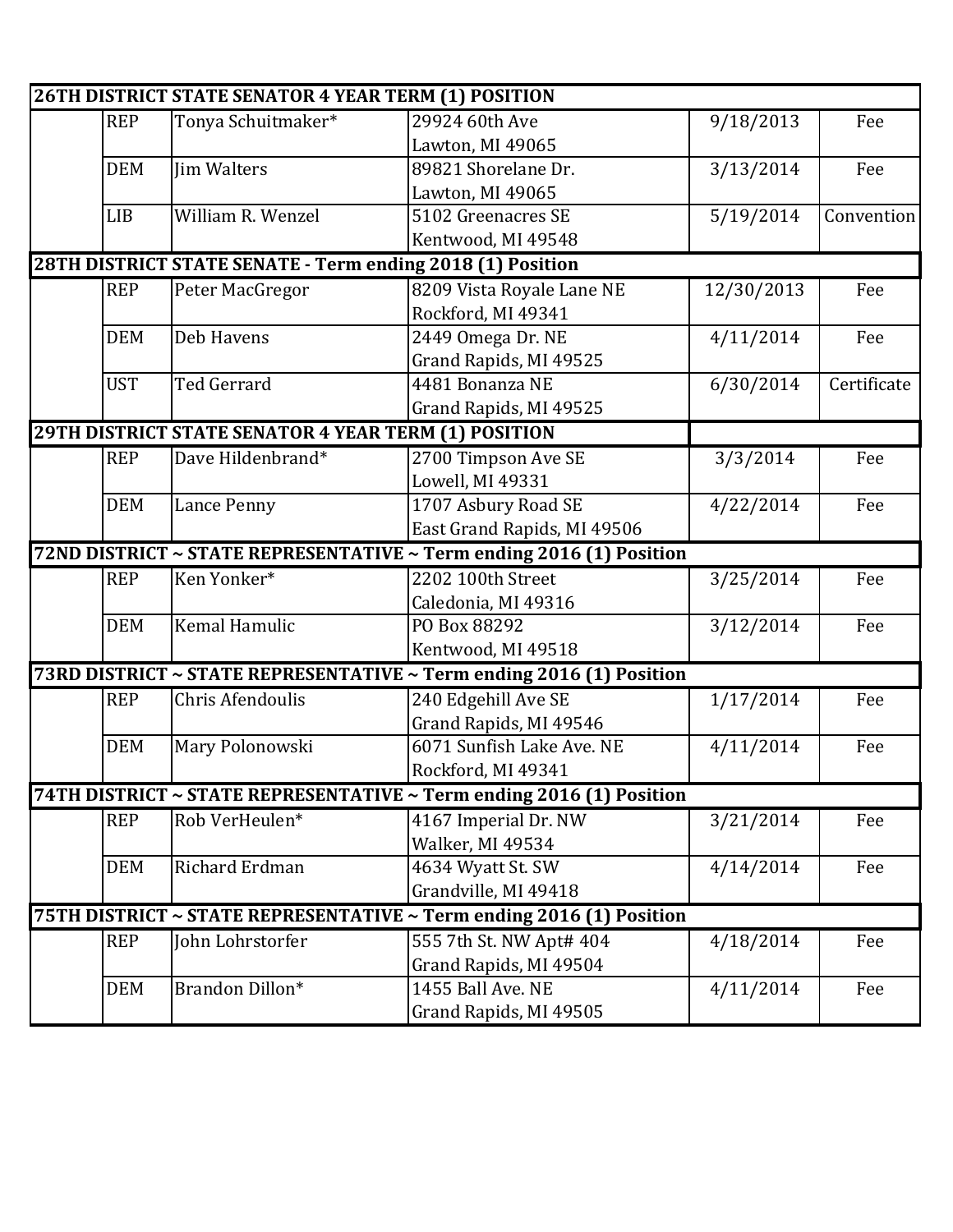|            |                               | 76TH DISTRICT STATE REPRESENTATIVE - Term ending 2016 (1) Position      |            |             |
|------------|-------------------------------|-------------------------------------------------------------------------|------------|-------------|
| <b>REP</b> | Donijo Dejonge                | 1149 Evelyn St. NE                                                      | 2/14/2014  | Fee         |
|            |                               | Grand Rapids, MI 49505                                                  |            |             |
| <b>DEM</b> | Winnie Brinks*                | 2060 Osceola Dr. SE                                                     | 4/9/2013   | Fee         |
|            |                               | Grand Rapids, MI 49506                                                  |            |             |
| <b>UST</b> | William Mohr                  | 1319 Penn Ave. NE                                                       | 6/30/2014  | Certificate |
|            |                               | Grand Rapids, MI 49505                                                  |            |             |
|            |                               | 77TH DISTRICT ~ STATE REPRESENTATIVE ~ Term ending 2016 (1) Position    |            |             |
| <b>REP</b> | Tom Hooker*                   | 1739 108th St                                                           | 3/10/2014  | Fee         |
|            |                               | Byron Center, MI 49315                                                  |            |             |
| <b>DEM</b> | Jessica Hanselman             | 917 Colrain St. SW                                                      | 4/21/2014  | Fee         |
|            |                               | Wyoming, MI 49509                                                       |            |             |
|            |                               | 86TH DISTRICT ~ STATE REPRESENTATIVE ~ Term ending 2016 (1) Position    |            |             |
| <b>REP</b> | Lisa Posthumus Lyons*         | 7815 Alden Nash                                                         | 3/28/2014  | Fee         |
|            |                               | Alto, MI 49302                                                          |            |             |
| <b>DEM</b> | Lynn S. Mason                 | 11637 W. Ellis                                                          | 10/10/2013 | Petitions   |
|            |                               | Belding, MI 48809                                                       |            |             |
|            |                               | MEMBER OF THE STATE BOARD OF EDUCATION ~ Term ending 2022 (2) Positions |            |             |
| <b>REP</b> | Maria Carl                    | 46860 Breckenridge                                                      | 8/25/2014  | Convention  |
|            |                               | Macomb, MI 48044                                                        |            |             |
| <b>REP</b> | Jonathan Tade Williams        | 803 Brighton Rd.                                                        | 8/25/2014  | Convention  |
|            |                               | Jackson, MI 49203                                                       |            |             |
| <b>DEM</b> | Pamela Pugh Smith             | 2317 McEwan                                                             | 8/25/2014  | Convention  |
|            |                               | Saginaw, MI 48602                                                       |            |             |
| <b>DEM</b> | Casandra E. Ulbrich*          | 1890 Ludgate Ln.                                                        | 8/25/2014  | Convention  |
|            |                               | Rochester Hills, MI 48309                                               |            |             |
| LIB        | <b>Kimberly Moore</b>         | 1710 Flajole Rd.                                                        | 5/19/2014  | Convention  |
|            |                               | Midland, MI 48642                                                       |            |             |
| <b>LIB</b> | <b>Gregory Scott Stempfle</b> | 1726 Pearson                                                            | 5/19/2014  | Convention  |
|            |                               | Ferndale, MI 48220                                                      |            |             |
| <b>UST</b> | John Adams                    | 6274 Tischer Rd.                                                        | 6/30/2014  | Convention  |
|            |                               | Lake Odessa, MI 48849                                                   |            |             |
| <b>UST</b> | Karen Adams                   | 6274 Tischer Rd.                                                        | 6/30/2014  | Convention  |
|            |                               | Lake Odessa, MI 48849                                                   |            |             |
| <b>GRN</b> | Sherry A. Wells               | PO Box 1338                                                             | 6/9/2014   | Convention  |
|            |                               | Royal Oak, MI 48068                                                     |            |             |
| <b>NLP</b> | Nikki Mattson                 | 3645 Partridge Path                                                     | 7/31/2014  | Convention  |
|            |                               | Ann Arbor, MI 48108                                                     |            |             |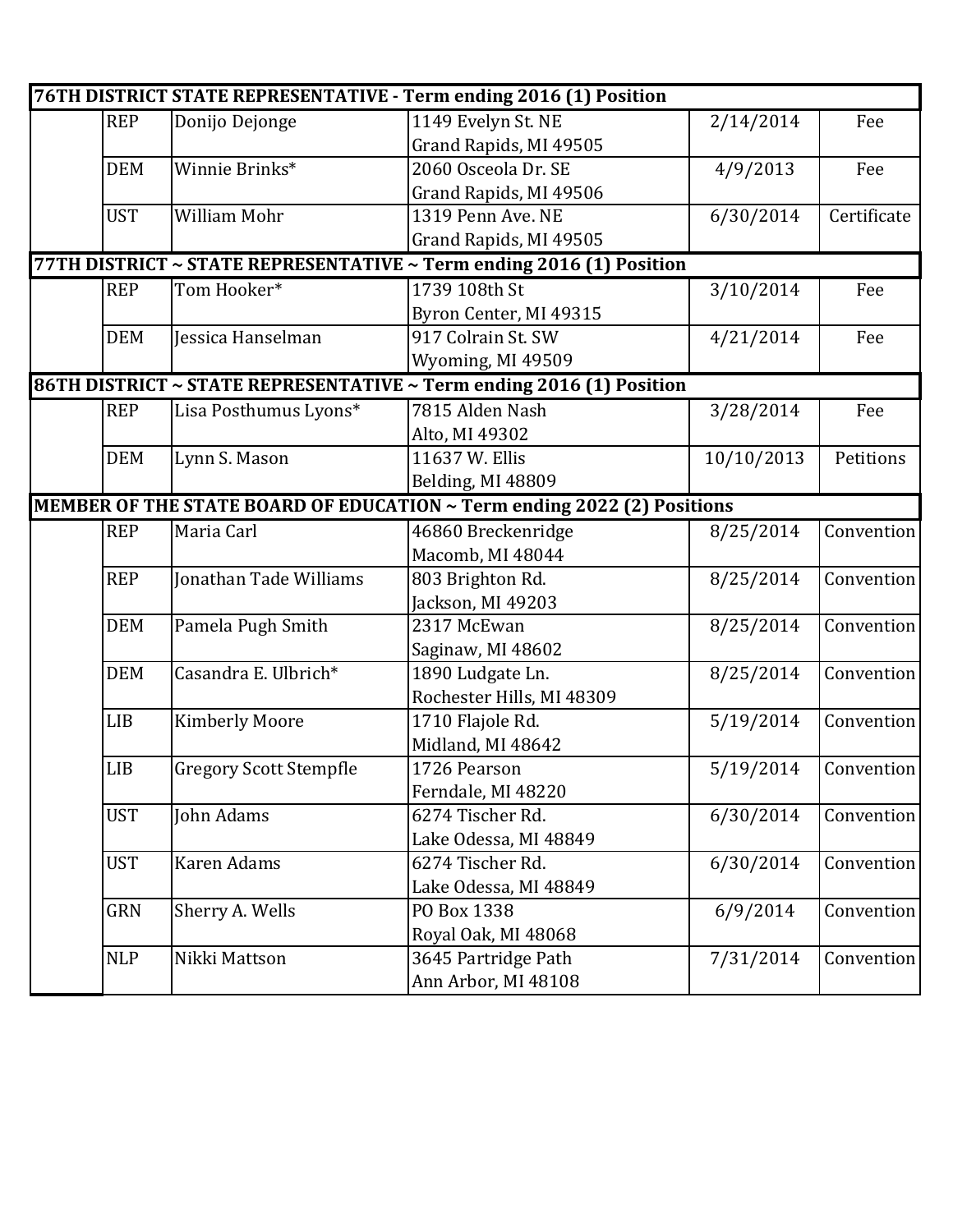|            |                         | REGENT OF THE UNIVERSITY OF MICHIGAN ~ Term ending 2022 (2) Positions |           |            |
|------------|-------------------------|-----------------------------------------------------------------------|-----------|------------|
| <b>REP</b> | <b>Rob Steele</b>       | 1865 Superior Rd.                                                     | 8/25/2014 | Convention |
|            |                         | Ypsilanti, MI 48198                                                   |           |            |
| <b>REP</b> | <b>Ronald Weiser</b>    | 320 N. Main St. Ste. #200                                             | 8/25/2014 | Convention |
|            |                         | Ann Arbor, MI 48104                                                   |           |            |
| <b>DEM</b> | Mike Behm               | 5851 Westwood Dr.                                                     | 8/25/2014 | Convention |
|            |                         | Grand Blanc, MI 48439                                                 |           |            |
| <b>DEM</b> | <b>Kathy White</b>      | PO Box 1842                                                           | 8/25/2014 | Convention |
|            |                         | Ann Arbor, MI 48106                                                   |           |            |
| <b>LIB</b> | James Lewis Hudler      | 17165 Fahrner Rd.                                                     | 5/19/2014 | Convention |
|            |                         | Chelsea, MI 48118                                                     |           |            |
| <b>LIB</b> | John Jascob             | 7074 Jackman Rd.                                                      | 5/19/2014 | Convention |
|            |                         | Temperance, MI 48182                                                  |           |            |
| <b>UST</b> | Joe Sanger              | 4119 Thackin Dr.                                                      | 6/30/2014 | Convention |
|            |                         | Lansing, MI 48911                                                     |           |            |
| <b>UST</b> | Christine C. Schwartz   | 2395 144th Ave                                                        | 6/30/2014 | Convention |
|            |                         | Dorr, MI 49323                                                        |           |            |
| <b>GRN</b> | Ian Swanson             | 710 Leonard St. NE                                                    | 6/9/2014  | Convention |
|            |                         | Grand Rapids, MI 49503                                                |           |            |
|            |                         | TRUSTEE OF MICHIGAN STATE UNIVERSITY ~ Term ending 2022 (2) Positions |           |            |
| <b>REP</b> | Melanie Foster          | PO Box 4525                                                           | 8/25/2014 | Convention |
|            |                         | East Lansing, MI 48826                                                |           |            |
| <b>REP</b> | Jeff Sakwa              | 3465 Hidden Oaks Ln.                                                  | 8/25/2014 | Convention |
|            |                         | West Bloomfield, MI 48324                                             |           |            |
| <b>DEM</b> | Faylene Owen*           | 6183 Graebear                                                         | 8/25/2014 | Convention |
|            |                         | East Lansing, MI 48823                                                |           |            |
| <b>DEM</b> | George J. Perles*       | 6153 W. Longview                                                      | 8/25/2014 | Convention |
|            |                         | East Lansing, MI 48823                                                |           |            |
| <b>LIB</b> | Michael H. Miller       | 6070 Carriage Hill Dr. Apt. 22                                        | 5/19/2014 | Convention |
|            |                         | East Lansing, MI 48823                                                |           |            |
| <b>LIB</b> | <b>Raymond Moses</b>    | 230 S. Maxfield                                                       | 5/19/2014 | Convention |
|            |                         | Brighton, MI 48114                                                    |           |            |
| <b>UST</b> | Crystal Van Sickle      | PO Box 38                                                             | 6/30/2014 | Convention |
|            |                         | Wellston, MI 49689                                                    |           |            |
| <b>UST</b> | Stephen J. Young        | 3101 134th St.                                                        | 6/30/2014 | Convention |
|            |                         | Hopkins, MI 49328                                                     |           |            |
| GRN        | Adam Adrianson          | 10211 Cricklewood Ct.                                                 | 6/9/2014  | Convention |
|            |                         | Portage, MI 49024                                                     |           |            |
| <b>GRN</b> | <b>Terry Link</b>       | 8767 Price Rd.                                                        | 6/9/2014  | Convention |
|            |                         | Laingsburg, MI 48848                                                  |           |            |
| <b>NLP</b> | <b>Bridgette Guzman</b> | 1716 Woodhill Dr.                                                     | 7/31/2014 | Convention |
|            |                         | Brighton, MI 48114                                                    |           |            |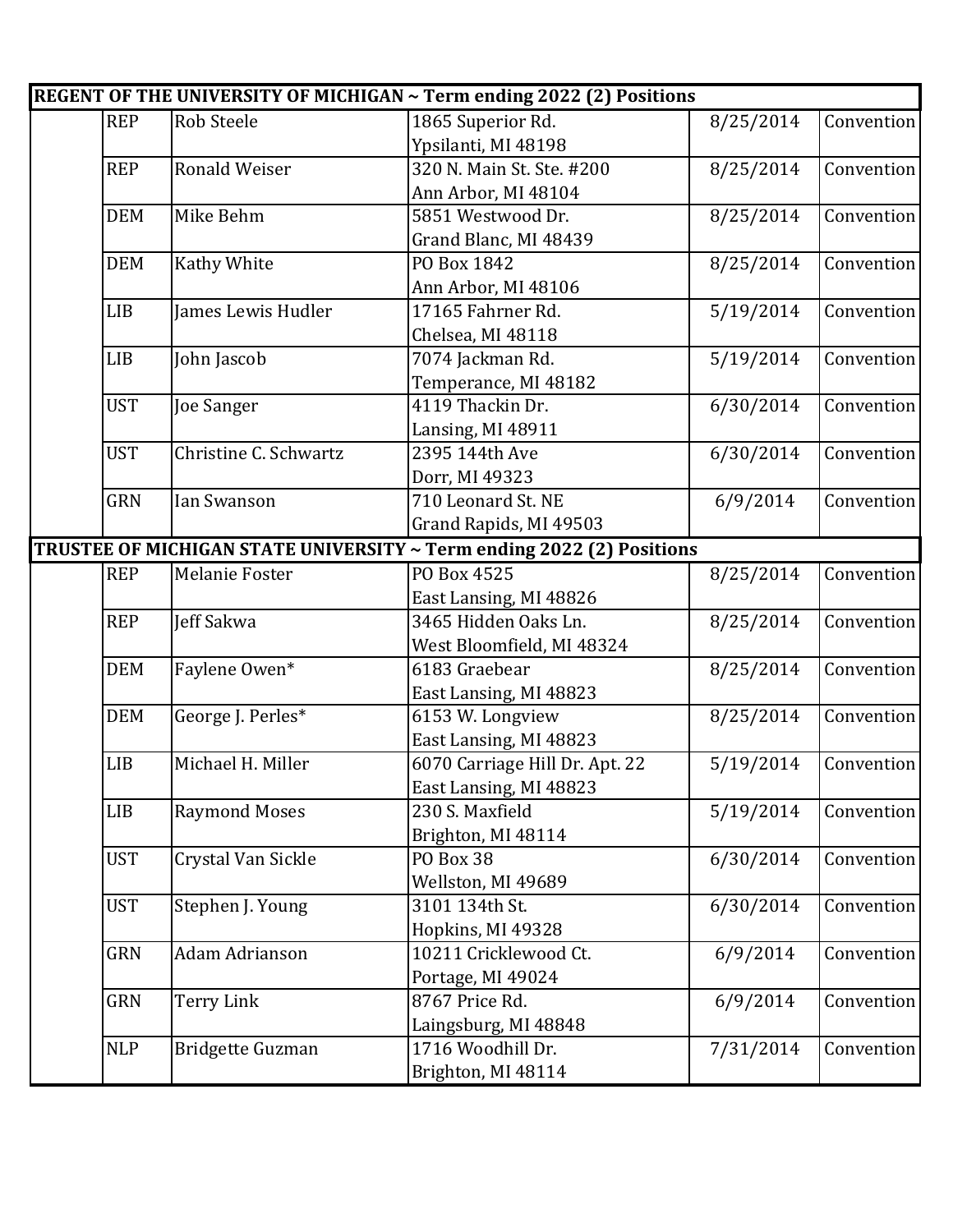|            |                             | <b>GOVERNOR OF WAYNE STATE UNIVERSITY ~ Term ending 2022 (2) Positions</b> |           |             |
|------------|-----------------------------|----------------------------------------------------------------------------|-----------|-------------|
| <b>REP</b> | Michael Busuito             | 2556 Amherst                                                               | 8/25/2014 | Convention  |
|            |                             | Troy, MI 48098                                                             |           |             |
| <b>REP</b> | Satish Jasti                | 2995 Saddlewood Rd.                                                        | 8/25/2014 | Convention  |
|            |                             | West Bloomfield, MI 48324                                                  |           |             |
| <b>DEM</b> | Marilyn Kelly               | 1214 Woodcrest Cir.                                                        | 8/25/2014 | Convention  |
|            |                             | Bloomfield, MI 48304                                                       |           |             |
| <b>DEM</b> | Dana Alicia Thompson        | 1401 W. Fort St. #44851                                                    | 8/25/2014 | Convention  |
|            |                             | Detroit, MI 48244                                                          |           |             |
| <b>LIB</b> | Dan Goebel                  | 1500 Westwood Dr.                                                          | 5/19/2014 | Convention  |
|            |                             | Howell, MI 48843                                                           |           |             |
| <b>LIB</b> | <b>Brian Richard Wright</b> | 39529 Village Wood Rd.                                                     | 5/19/2014 | Convention  |
|            |                             | Novi, MI 48375                                                             |           |             |
| <b>UST</b> | Shari A. Matkin             | 30 W. Harry Ave.                                                           | 6/30/2014 | Convention  |
|            |                             | Hazel Park, MI 48030                                                       |           |             |
| <b>UST</b> | Marc Joseph Sosnowski       | 8488 Kinloch St.                                                           | 6/30/2014 | Convention  |
|            |                             | Dearborn Heights, MI 48127                                                 |           |             |
| GRN        | Margaret Guttshall          | 4191 Kensington                                                            | 6/9/2014  | Convention  |
|            |                             | Detroit, MI 48224                                                          |           |             |
| GRN        | Latham T. Redding           | 3520 Kensington                                                            | 6/9/2014  | Convention  |
|            |                             | Detroit, MI 48224                                                          |           |             |
| <b>NLP</b> | Yolanda Robson              | 2500 Still Meadow                                                          | 7/31/2014 | Convention  |
|            |                             | Highland, MI 48356                                                         |           |             |
|            |                             | 1ST DISTRICT COUNTY COMMISSION - Term ending 2016 (1) Position             |           |             |
| <b>REP</b> | Theodore J. Vonk*           | 4122 Boulder Meadow                                                        | 2/4/2014  | Fee         |
|            |                             | Belmont, MI 49306                                                          |           |             |
| <b>UST</b> | <b>Chuck Riley</b>          | 2643 Northvale Ave. NE #104                                                | 6/30/2014 | Certificate |
|            |                             | Grand Rapids, MI 49525                                                     |           |             |
|            |                             | 2nd DISTRICT ~ COUNTY COMMISSION ~ Term ending 2016 (1) Position           |           |             |
| <b>REP</b> | Thomas Antor*               | 9341 Laubach Ave                                                           | 3/17/2014 | Fee         |
|            |                             | Sparta, MI 49345                                                           |           |             |
|            |                             | 3rd DISTRICT ~ COUNTY COMMISSION ~ Term ending 2016 (1) Position           |           |             |
| <b>REP</b> | Roger C. Morgan*            | 10585 Tefft Ave.                                                           | 2/13/2014 | Fee         |
|            |                             | Rockford, MI 49341                                                         |           |             |
|            |                             | 4th DISTRICT ~ COUNTY COMMISSION ~ Term ending 2016 (1) Position           |           |             |
| <b>REP</b> | Diane Jones*                | 6561 Laguna Vista Dr. NE                                                   | 2/4/2014  | Fee         |
|            |                             | Rockford, MI 49341                                                         |           |             |
|            |                             | 5th DISTRICT ~ COUNTY COMMISSION ~ Term ending 2016 (1) Position           |           |             |
| <b>REP</b> | Mandy Bolter*               | 6714 Cascade Rd. Apt. C12                                                  | 3/11/2014 | Fee         |
|            |                             | Grand Rapids, MI 49546                                                     |           |             |
| <b>DEM</b> | Barry C. Schroder           | 2434 Tall Grass Ave. SE                                                    | 4/22/2014 | Fee         |
|            |                             | Grand Rapids, MI 49546                                                     |           |             |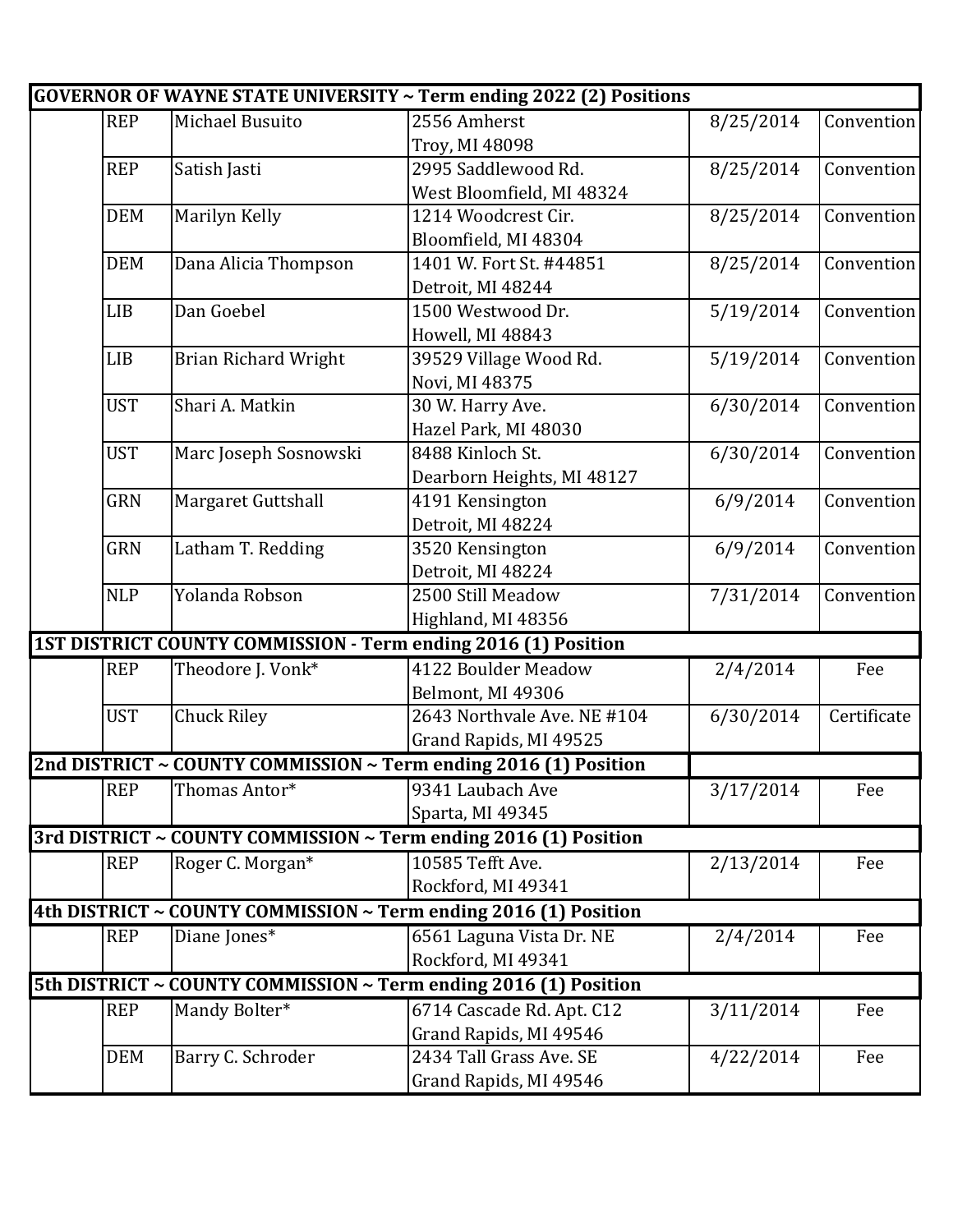|            |                          | 6th DISTRICT ~ COUNTY COMMISSION ~ Term ending 2016 (1) Position  |           |     |
|------------|--------------------------|-------------------------------------------------------------------|-----------|-----|
| <b>REP</b> | <b>Stan Stek</b>         | 1274 Whitepine SW                                                 | 4/21/2014 | Fee |
|            |                          | Walker, MI 49534                                                  |           |     |
|            |                          | 7TH DISTRICT ~ COUNTY COMMISSION ~ Term ending 2016 (1) Position  |           |     |
| <b>REP</b> | Stan Ponstein*           | 3967 Edgewood                                                     | 1/16/2014 | Fee |
|            |                          | Grandville, MI 49418                                              |           |     |
|            |                          | 8TH DISTRICT ~ COUNTY COMMISSION ~ Term ending 2016 (1) Position  |           |     |
| <b>REP</b> | Harold J. Voorhees*      | 5380 Kenowa Ave. SW                                               | 2/13/2014 | Fee |
|            |                          | Wyoming, MI 49418                                                 |           |     |
| <b>DEM</b> | Franklin Cornielle       | 4893 Canal Ave SW                                                 | 4/2/2014  | Fee |
|            |                          | Wyoming, MI 49418                                                 |           |     |
|            |                          | 9TH DISTRICT ~ COUNTY COMMISSION ~ Term ending 2016 (1) Position  |           |     |
| <b>REP</b> | Matt Kallman             | 4137 Oriole Ave SW                                                | 3/21/2014 | Fee |
|            |                          | Wyoming, MI 49509                                                 |           |     |
| <b>DEM</b> | <b>Keith Courtade</b>    | 1018 Floyd Ct.                                                    | 4/22/2014 | Fee |
|            |                          | Wyoming, MI 49509                                                 |           |     |
|            |                          | 10TH DISTRICT ~ COUNTY COMMISSION ~ Term Ending 2016 (1) Position |           |     |
| <b>REP</b> | <b>Emily Post Brieve</b> | 7438 Missoula Dr. SE                                              | 4/15/2014 | Fee |
|            |                          | Caledonia, MI 49316                                               |           |     |
| <b>DEM</b> | Albert S. Abbasse        | 664 Braeside Dr.                                                  | 4/22/2014 | Fee |
|            |                          | Byron Center, MI 49315                                            |           |     |
|            |                          | 11TH DISTRICT ~ COUNTY COMMISSION ~ Term ending 2016 (1) Position |           |     |
| <b>REP</b> | Jim Saalfeld*            | 205 Morningside Dr. SE                                            | 2/13/2014 | Fee |
|            |                          | Grand Rapids, MI 49506                                            |           |     |
| <b>DEM</b> | Curtis Graves Sr.        | 2720 Bridge Place                                                 | 4/22/2014 | Fee |
|            |                          | Grand Rapids, MI 49525                                            |           |     |
|            |                          | 12TH DISTRICT ~ COUNTY COMMISSION ~ Term Ending 2016 (1) Position |           |     |
| <b>REP</b> | Harold J. Mast*          | 4914 Curwood Ave SE                                               | 3/18/2014 | Fee |
|            |                          | Kentwood, MI 49508                                                |           |     |
| <b>DEM</b> | Peter H. Hickey          | 4425 Curwood Ave. SE                                              | 4/22/2014 | Fee |
|            |                          | Kentwood, MI 49508                                                |           |     |
|            |                          | 13TH DISTRICT ~ COUNTY COMMISSION ~ Term ending 2016 (1) Position |           |     |
| <b>REP</b> | Richard A. Vander Molen* | 2171 Fawnwood Dr. SE                                              | 3/27/2014 | Fee |
|            |                          | Kentwood, MI 49508                                                |           |     |
| <b>DEM</b> | Michael Johnston         | 3934 Old Elm Dr. SE                                               | 3/4/2014  | Fee |
|            |                          | Kentwood, MI 49512                                                |           |     |
|            |                          | 14TH DISTRICT ~ COUNTY COMMISSION ~ Term ending 2016 (1) Position |           |     |
| <b>REP</b> | Casey J. O'Neill         | 2150 Tremont Blvd. NW                                             | 1/31/2014 | Fee |
|            |                          | Grand Rapids, MI 49504                                            |           |     |
| <b>DEM</b> | Carol M. Hennessy*       | 1510 Kenan NW                                                     | 2/19/2014 | Fee |
|            |                          | Grand Rapids, MI 49504                                            |           |     |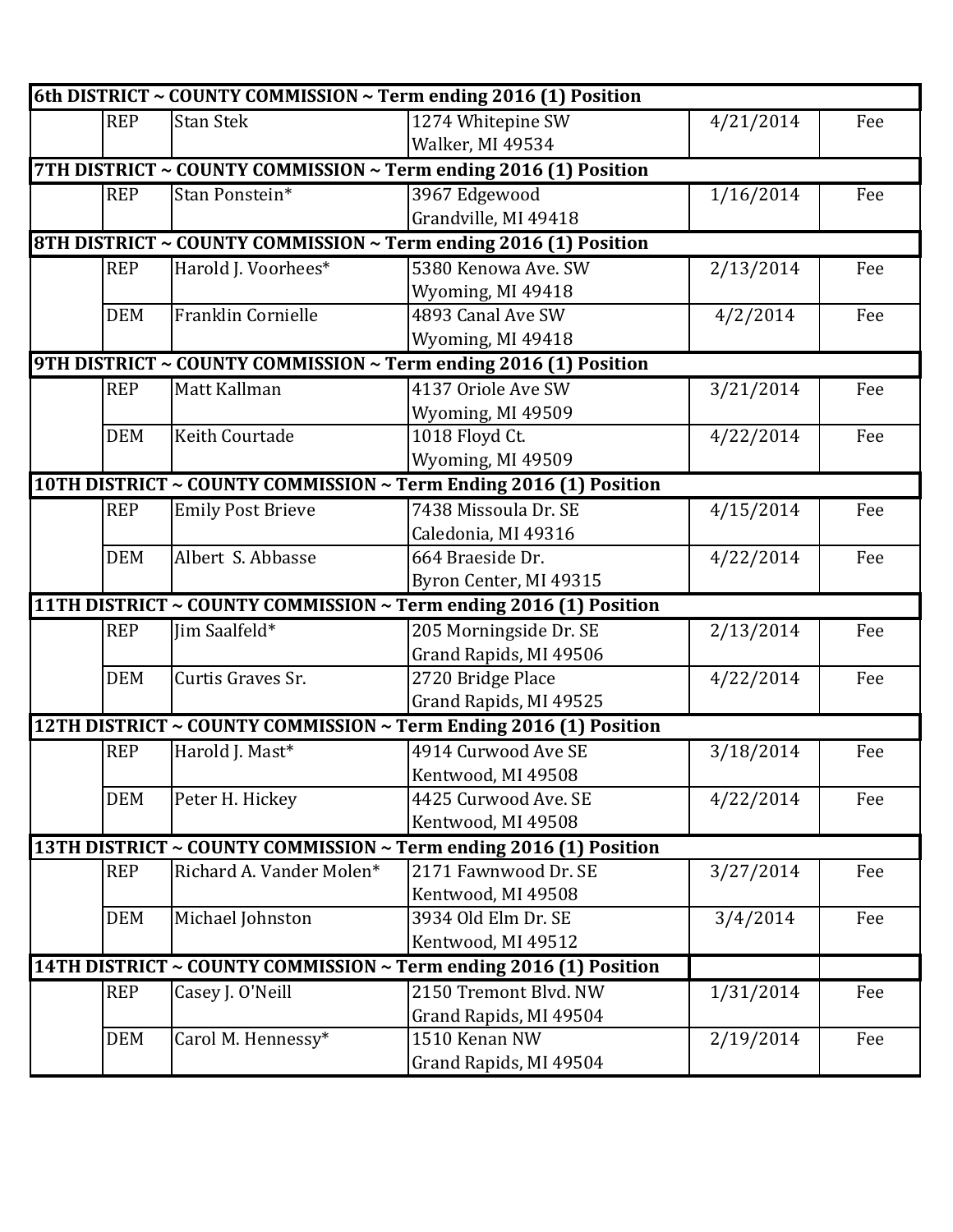|            |                                                           | 15TH DISTRICT ~ COUNTY COMMISSION ~ Term ending 2016 (1) Position                |           |            |
|------------|-----------------------------------------------------------|----------------------------------------------------------------------------------|-----------|------------|
| <b>REP</b> | Theodore L. Nikodem                                       | 415 Mulford Dr. SE                                                               | 4/21/2014 | Fee        |
|            |                                                           | Grand Rapids, MI 49507                                                           |           |            |
| <b>DEM</b> | Jim Talen*                                                | 323 Paris Ave. SE                                                                | 4/16/2014 | Fee        |
|            |                                                           | Grand Rapids, MI 49503                                                           |           |            |
|            |                                                           | 16TH DISTRICT ~ COUNTY COMMISSION ~ Term ending 2016 (1) Position                |           |            |
| <b>REP</b> | Jenna VandeKamp                                           | 325 Crescent St. NE Apt 1                                                        | 4/22/2014 | Fee        |
|            |                                                           | Grand Rapids, MI 49503                                                           |           |            |
| <b>DEM</b> | Dave Bulkowski*                                           | 322 Woodmere SE                                                                  | 4/21/2014 | Fee        |
|            |                                                           | Grand Rapids, MI 49506                                                           |           |            |
|            |                                                           | 17TH DISTRICT COUNTY COMMISSION - Term ending 2016 (1) Position                  |           |            |
| <b>REP</b> | Ivory Smith                                               | 610 Lafayette SE Apt 4                                                           | 3/14/2014 | Fee        |
|            |                                                           | Grand Rapids, MI 49503                                                           |           |            |
| <b>DEM</b> | Candace E. Chivis*                                        | 1939 Kalamazoo Ave SE Apt. B                                                     | 3/31/2014 | Fee        |
|            |                                                           | Grand Rapids, MI 49507                                                           |           |            |
| <b>NPA</b> | <b>Benjamin Stanley</b>                                   | 1925 Cornelius Ave. SE                                                           | 7/15/2014 | Petitions  |
|            |                                                           | Grand Rapids, MI 49507                                                           |           |            |
|            |                                                           | 18TH DISTRICT ~ COUNTY COMMISSION ~ Term ending 2016 (1) Position                |           |            |
| <b>REP</b> | Dan Koorndyk*                                             | 35 Bel Air Dr. NE                                                                | 2/13/2014 | Fee        |
|            |                                                           | Grand Rapids, MI 49503                                                           |           |            |
| <b>DEM</b> | Dan Morse                                                 | 2852 Central Park Way #204                                                       | 4/18/2014 | Fee        |
|            |                                                           | Grand Rapids, MI 49505                                                           |           |            |
|            |                                                           | 19TH DISTRICT ~ COUNTY COMMISSION ~ Term ending 2016 (1) Position                |           |            |
| <b>REP</b> | Shana Shroll*                                             | 1612 Woodward Ave SE                                                             | 3/27/2014 | Fee        |
|            |                                                           | Grand Rapids, MI 49506                                                           |           |            |
| <b>DEM</b> | <b>Bob Synk</b>                                           | 929 Everglade Dr. SE                                                             | 4/22/2014 | Fee        |
|            |                                                           | Grand Rapids, MI 49507                                                           |           |            |
|            | JUSTICE OF SUPREME COURT ~ Term ending 2022 (2) Positions |                                                                                  |           |            |
|            | Richard Bernstein                                         | 3171 Northwestern Hwy #333                                                       | 8/25/2014 | Convention |
|            |                                                           | Farmington Hills, MI 48334                                                       |           |            |
|            | Doug Dern                                                 | 4300 N. Milford Rd.                                                              | 7/31/2014 | Convention |
|            |                                                           | Highland, MI 48357                                                               |           |            |
|            | <b>Bill Murphy</b>                                        | 845 Gladstone SE                                                                 | 8/25/2014 | Convention |
|            |                                                           | Grand Rapids, MI 49506                                                           |           |            |
|            | James Robert Redford                                      | 330 E. Beltline Ste 300                                                          | 8/25/2014 | Convention |
|            |                                                           | Grand Rapids, MI 49506                                                           |           |            |
|            | <b>INCUM</b> Brian Zahra                                  |                                                                                  | 6/27/2014 | Affidavit  |
|            |                                                           | JUSTICE OF SUPREME COURT INCUMBENT ~ Partial Term ending 01/01/2017 (1) Position |           |            |
|            | Kerry L. Morgan                                           | 20601 Sumner                                                                     | 5/19/2014 | Affidavit  |
|            |                                                           | Redford, MI 48240                                                                |           |            |
|            | Deborah A. Thomas                                         | 14530 Harbor Island Dr.                                                          | 8/25/2014 | Convention |
|            |                                                           | Detroit, MI 48240                                                                |           |            |
|            | <b>INCUM</b> David Viviano                                |                                                                                  | 6/27/2014 | Affidavit  |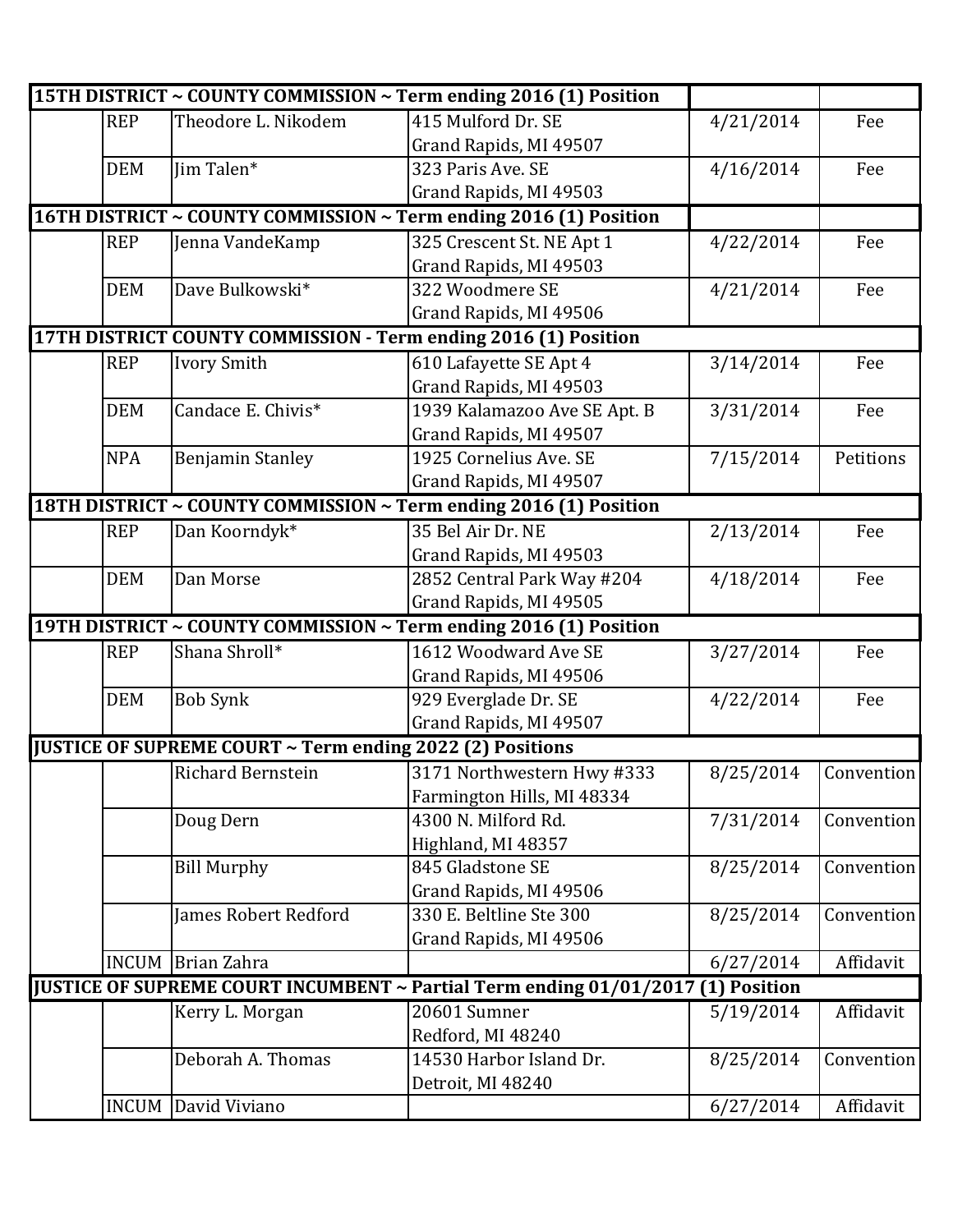|            |                                                           | 3RD DISTRICT JUDGE OF THE COURT OF APPEALS INCUMBENT - Term ending 2020 (2) Positions |            |           |
|------------|-----------------------------------------------------------|---------------------------------------------------------------------------------------|------------|-----------|
|            | <b>INCUM</b> Mark Thomas Boonstra                         |                                                                                       | 1/21/2014  | Affidavit |
|            | <b>INCUM</b> Jane E. Markey                               |                                                                                       | 3/20/2014  | Affidavit |
|            |                                                           | 17TH CIRCUIT JUDGE OF THE CIRCUIT COURT INCUMBENT - Term ending 2020 (3) Positions    |            |           |
|            | <b>INCUM</b> Kathleen Ann Feeney                          |                                                                                       | 2/11/2014  | Affidavit |
|            | INCUM Paul J. Sullivan                                    |                                                                                       | 2/21/2014  | Affidavit |
|            | <b>INCUM</b> Daniel V. Zemaitis                           |                                                                                       | 3/5/2014   | Affidavit |
|            | <b>JUDGE OF PROBATE - Incumbent Position (1) Position</b> |                                                                                       |            |           |
|            | <b>INCUM</b> David M. Murkowski                           |                                                                                       | 2/26/2014  | Affidavit |
|            |                                                           | 61ST DISTRICT JUDGE OF THE DISTRICT COURT INCUMBENT - Term ending 2020 (2) Positions  |            |           |
|            | <b>INCUM</b> David J. Buter                               |                                                                                       | 2/3/2014   | Affidavit |
|            | <b>INCUM</b> Kimberly A. Schaefer                         |                                                                                       | 12/13/2013 | Affidavit |
|            |                                                           | 62A DISTRICT JUDGE OF THE DISTRICT COURT INCUMBENT - Term ending 2020 (1) Position    |            |           |
|            | <b>INCUM Pablo Cortes</b>                                 |                                                                                       | 2/7/2014   | Affidavit |
|            |                                                           | 62B DISTRICT JUDGE OF THE DISTRICT COURT INCUMBENT - Term ending 2020 (1) Position    |            |           |
|            | <b>INCUM</b> William G. Kelly                             |                                                                                       | 2/12/2014  | Affidavit |
|            |                                                           | <b>63RD DISTRICT - 1ST DIVISION JUDGE OF THE DISTRICT COURT NON-INCUMBENT</b>         |            |           |
|            | Term Ending 2020 (1) Position                             |                                                                                       |            |           |
|            | <b>Brent Boncher</b>                                      | 7227 Orlin Ct.                                                                        | 4/22/2014  | Petitions |
|            |                                                           | Rockford, MI 49341                                                                    |            |           |
|            | Jeffery J. O'Hara                                         | 6626 Gran Via Dr. NE                                                                  | 4/22/2014  | Petitions |
|            |                                                           | Rockford, MI 49341                                                                    |            |           |
|            |                                                           | 63RD DISTRICT - 2ND DIVISION JUDGE OF THE DISTRICT COURT INCUMBENT                    |            |           |
|            | Term Ending 2020 (1) Position                             |                                                                                       |            |           |
|            | <b>INCUM Sara J. Smolenski</b>                            |                                                                                       | 2/26/2014  | Affidavit |
|            |                                                           |                                                                                       |            |           |
|            |                                                           | BOWNE TOWNSHIP ~ TRUSTEE ~ Partial Term ending 11/20/2016 (1) Position                |            |           |
| <b>REP</b> | <b>Bob Flynn</b>                                          | 9995 76th St.                                                                         | 4/22/2014  | Petitions |
|            |                                                           | Alto, MI 49302                                                                        |            |           |
|            |                                                           | CANNON TOWNSHIP ~ TRUSTEE ~ Partial Term ending 11/20/2016 (1) Position               |            |           |
| <b>REP</b> | Michael Warmbier*                                         | 5660 Greeley Ave. NE                                                                  | 4/17/2014  | Petitions |
|            |                                                           | Rockford, MI 49341                                                                    |            |           |
|            |                                                           | CASCADE TOWNSHIP ~ TRUSTEE ~ Partial Term ending 11/20/2016 (1) Position              |            |           |
| <b>REP</b> | Tom McDonald*                                             | 7287 Denison Dr. SE                                                                   | 4/2/2014   | Petitions |
|            |                                                           | Grand Rapids, MI 49546                                                                |            |           |
|            |                                                           | COURTLAND TOWNSHIP ~ TREASURER ~ Partial term ending 11/20/2016 (1) Position          |            |           |
| <b>REP</b> | Colleen L. Brown*                                         | 11020 Tefft Ave. NE                                                                   | 4/8/2014   | Petitions |
|            |                                                           | Rockford, MI 49341                                                                    |            |           |
|            |                                                           | COURTLAND TOWNSHIP ~ TRUSTEE ~ Partial term ending 11/20/2016 (1) Position            |            |           |
| <b>REP</b> | Matt McConnon                                             | 10533 Tefft Ave. NE                                                                   | 4/22/2014  | Petitions |
|            |                                                           | Rockford, MI 49341                                                                    |            |           |
|            |                                                           | <b>GRATTAN TOWNSHIP ~ CLERK ~ Partial Term ending 11/20/2016 (1) Position</b>         |            |           |
| <b>REP</b> | Kessie Brummel*                                           | 12043 Mac Drive                                                                       | 3/17/2014  | Petitions |
|            |                                                           | Belding, MI 48809                                                                     |            |           |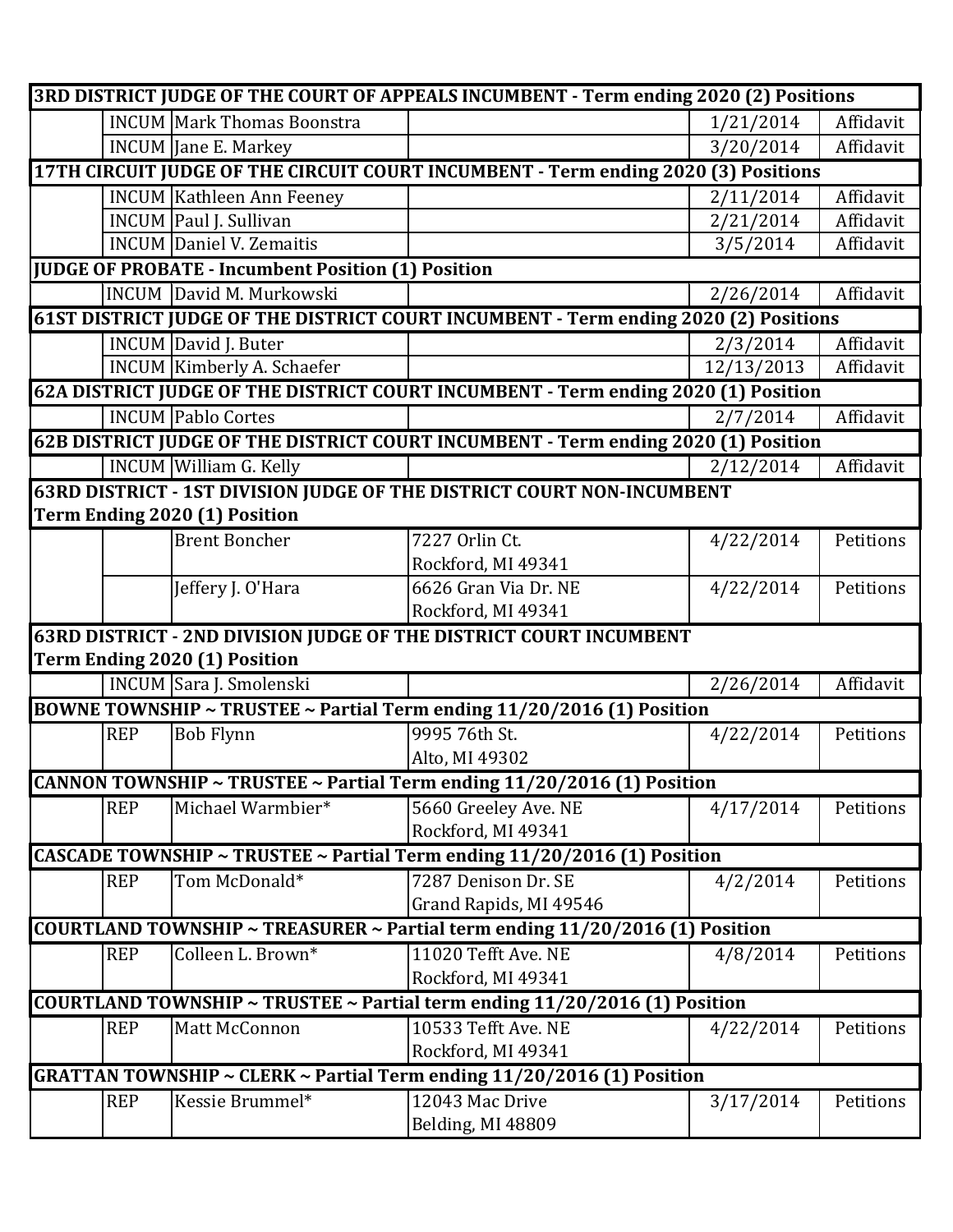|            |                       | PLAINFIELD TOWNSHIP ~ CLERK ~ Partial Term ending 11/20/2016 (1) Position      |           |           |
|------------|-----------------------|--------------------------------------------------------------------------------|-----------|-----------|
| <b>REP</b> | Ruth Ann Karnes*      | 2677 Sandalwood Ct. NE                                                         | 4/21/2014 | Petitions |
|            |                       | Grand Rapids, MI 49525                                                         |           |           |
|            |                       | VERGENNES TOWNSHIP ~ TRUSTEE ~ Partial Term ending 11/20/2016 (1) Position     |           |           |
| <b>REP</b> | Duane Joseph Rasch    | 3339 Ashley Ave.                                                               | 3/24/2014 | Petitions |
|            |                       | Lowell, MI 49331                                                               |           |           |
|            |                       | <b>GRAND RAPIDS COMMUNITY COLLEGE ~TRUSTEE~ Term Ending 2020 (2) Positions</b> |           |           |
| <b>NON</b> | Debra Bailey*         | 2219 W. Greenstone Dr. SE                                                      | 5/9/2014  | Fee       |
|            |                       | Grand Rapids, MI 49546                                                         |           |           |
| <b>NON</b> | Cynthia Bristol       | 7268 Forsythia SE                                                              | 5/5/2014  | Fee       |
|            |                       | Grand Rapids, MI 49508                                                         |           |           |
| <b>NON</b> | Jim Harvey            | 6732 Gracepoint Dr.                                                            | 6/16/2014 | Fee       |
|            |                       | Caledonia, MI 49316                                                            |           |           |
| <b>NON</b> | Mike Paskewicz        | 5689 Egypt Valley Ave NE                                                       | 5/5/2014  | Fee       |
|            |                       | Belmont, MI 49306                                                              |           |           |
|            |                       | CEDAR SPRINGS ~ COUNCIL MEMBER ~ Term ending 2018 (2) Positions                |           |           |
| <b>NON</b> | Pamela Conley*        | 117 S. 5th St.                                                                 | 4/11/2014 | Petitions |
|            |                       | Cedar Springs, MI 49319                                                        |           |           |
| <b>NON</b> | Mark Fankhauser*      | 91 W. Muskegon St.                                                             | 4/21/2014 | Petitions |
|            |                       | Cedar Springs, MI 49319                                                        |           |           |
| <b>NON</b> | Perry T. Hopkins      | 90 N. Main Street                                                              | 4/22/2014 | Petitions |
|            |                       | Cedar Springs, MI 49319                                                        |           |           |
|            |                       | CEDAR SPRINGS RECALL ELECTION ~ Partial Term ending 11/12/2015 (1) Position    |           |           |
| <b>NON</b> | Ashley Bremmer*       | 381 Prairie Run Dr.                                                            |           |           |
|            |                       | Cedar Springs, MI 49319                                                        |           |           |
| <b>NON</b> | <b>Molly Nixon</b>    | 89 S. 5th St.                                                                  | 6/2/2014  | Petitions |
|            |                       | Cedar Springs, MI 49319                                                        |           |           |
|            |                       | CEDAR SPRINGS RECALL ELECTION ~ Partial Term ending 11/10/2016 (1) Position    |           |           |
| <b>NON</b> | Patricia Troost*      | 184 Johnston                                                                   |           |           |
|            |                       | Cedar Springs, MI 49319                                                        |           |           |
| <b>NON</b> | Rose Ellen Powell     | 316 W. Cherry St.                                                              | 6/3/2014  | Petitions |
|            |                       | Cedar Springs, MI 49319                                                        |           |           |
|            |                       | ROCKFORD CITY ~ COUNCIL MEMBER ~ Term ending 2018 (2) Positions                |           |           |
| <b>NON</b> | Gerald Coon*          | 266 Longview Dr. NE                                                            | 6/12/2014 | Petitions |
|            |                       | Rockford, MI 49341                                                             |           |           |
| <b>NON</b> | Steve J. Jazwiec*     | 163 Louise St.                                                                 | 6/10/2014 | Petitions |
|            |                       | Rockford, MI 49341                                                             |           |           |
| <b>NON</b> | John L. Strauss       | 90 Spring St.                                                                  | 7/22/2014 | Petitions |
|            |                       | Rockford, MI 49341                                                             |           |           |
|            |                       | SPARTA TOWNSHIP LIBRARY ~TRUSTEE~ Partial Term Ending 11/20/2016 (1) Position  |           |           |
| <b>NON</b> | Tammera L. Rodriguez* | 463 Atkinson St.                                                               | 7/10/2014 | Petitions |
|            |                       | Sparta, MI 49345                                                               |           |           |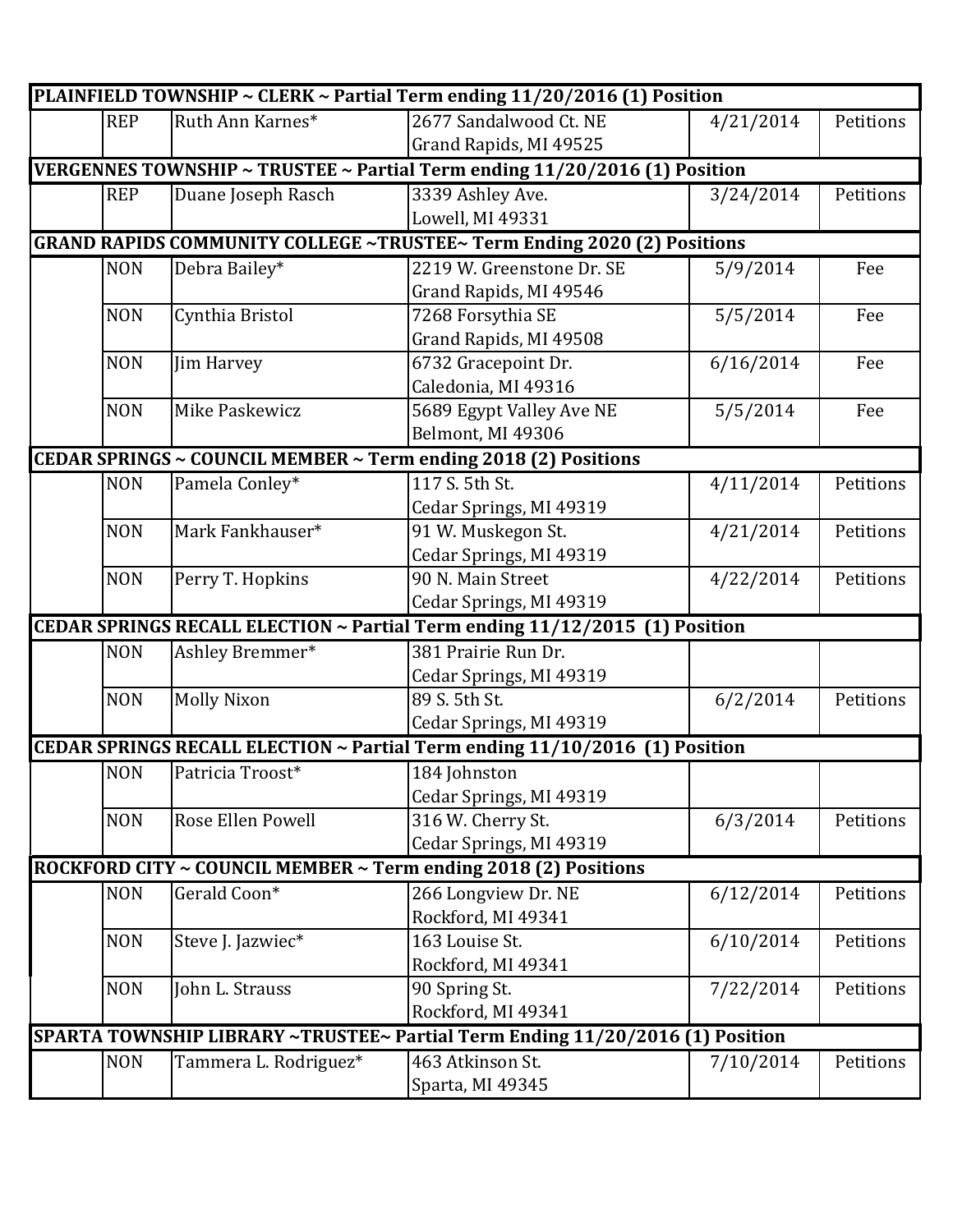|            |                                                                   | CALEDONIA VILLAGE ~PRESIDENT~ Term Ending 2016 (1) Position            |           |           |
|------------|-------------------------------------------------------------------|------------------------------------------------------------------------|-----------|-----------|
| <b>NON</b> | Glenn H. Gilbert*                                                 | 6134 Glengarry Dr. SE                                                  | 7/18/2014 | Petitions |
|            |                                                                   | Caledonia, MI 49316                                                    |           |           |
|            | <b>CALEDONIA VILLAGE ~TRUSTEE~ Term Ending 2018 (3) Positions</b> |                                                                        |           |           |
| <b>NON</b> | Elizabeth M. Fanco*                                               | 227 Johnson St. SE                                                     | 7/22/2014 | Petitions |
|            |                                                                   | Caledonia, MI 49316                                                    |           |           |
| <b>NON</b> | Todd Grinage*                                                     | 201 North Lake St.                                                     | 7/22/2014 | Petitions |
|            |                                                                   | Caledonia, MI 49316                                                    |           |           |
| <b>NON</b> | Gary Scholl*                                                      | 6064 Glengarry Dr. SE                                                  | 7/18/2014 | Petitions |
|            |                                                                   | Caledonia, MI 49316                                                    |           |           |
|            | CASNOVIA VILLAGE ~PRESIDENT~ Term Ending 2016 (1) Position        |                                                                        |           |           |
| <b>NON</b> | Rand Kahrs*                                                       | 78 West Waterloo                                                       | 7/21/2014 | Petitions |
|            |                                                                   | Casnovia, MI 49318                                                     |           |           |
|            | CASNOVIA VILLAGE ~CLERK~ Term Ending 2016 (1) Position            |                                                                        |           |           |
| <b>NON</b> | Desiree Kolenbrander*                                             | 46 South Main                                                          | 7/21/2014 | Petitions |
|            |                                                                   | Casnovia, MI 49318                                                     |           |           |
|            | <b>CASNOVIA VILLAGE ~TREASURER~ Term Ending 2016 (1) Position</b> |                                                                        |           |           |
| <b>NON</b> | Leda Borghese                                                     | 47 Grand                                                               | 7/22/2014 | Petitions |
|            |                                                                   | Casnovia, MI 49318                                                     |           |           |
| <b>NON</b> | Lois Bull*                                                        | 340 Waterloo                                                           | 7/21/2014 | Petitions |
|            |                                                                   | Casnovia, MI 49318                                                     |           |           |
|            | CASNOVIA VILLAGE ~TRUSTEE~ Term Ending 2018 (3) Positions         |                                                                        |           |           |
| <b>NON</b> | Keith Goodwin*                                                    | 32 East Street                                                         | 7/17/2014 | Petitions |
|            |                                                                   | Casnovia, MI 49318                                                     |           |           |
| <b>NON</b> | <b>Helen Sands</b>                                                | 68 Ball Creek                                                          | 9/8/2014  | Write-In  |
|            | *Write-In*                                                        | Casnovia, MI 49318                                                     |           |           |
|            |                                                                   | CASNOVIA VILLAGE ~TRUSTEE~ Partial term Ending 11/20/2016 (1) Position |           |           |
| <b>NON</b> | Barbara Bennitt                                                   | 111 Waterloo St                                                        | 7/15/2014 | Petitions |
|            |                                                                   | Casnovia, MI 49318                                                     |           |           |
|            | KENT CITY VILLAGE ~PRESIDENT~ Term Ending 2016 (1) Position       |                                                                        |           |           |
| <b>NON</b> | John E. Petruska*                                                 | 260 N. Main St.                                                        | 7/21/2014 | Petitions |
|            |                                                                   | Kent City, MI 49330                                                    |           |           |
| <b>NON</b> | Bert E. Rose                                                      | 68 South 2nd St.                                                       | 7/21/2014 | Petitions |
|            |                                                                   | Kent City, MI 49330                                                    |           |           |
|            | KENT CITY VILLAGE ~CLERK~ Term Ending 2016 (1) Position           |                                                                        |           |           |
| <b>NON</b> | Mary J. Portell*                                                  | 302 N. Main St                                                         | 7/14/2014 | Petitions |
|            |                                                                   | Kent City, MI 49330                                                    |           |           |
|            | KENT CITY VILLAGE ~TREASURER~ Term Ending 2016 (1) Position       |                                                                        |           |           |
| <b>NON</b> | Paula A. Snoap*                                                   | 149 E. Clark St.                                                       | 6/16/2014 | Petitions |
|            |                                                                   | Kent City, MI 49330                                                    |           |           |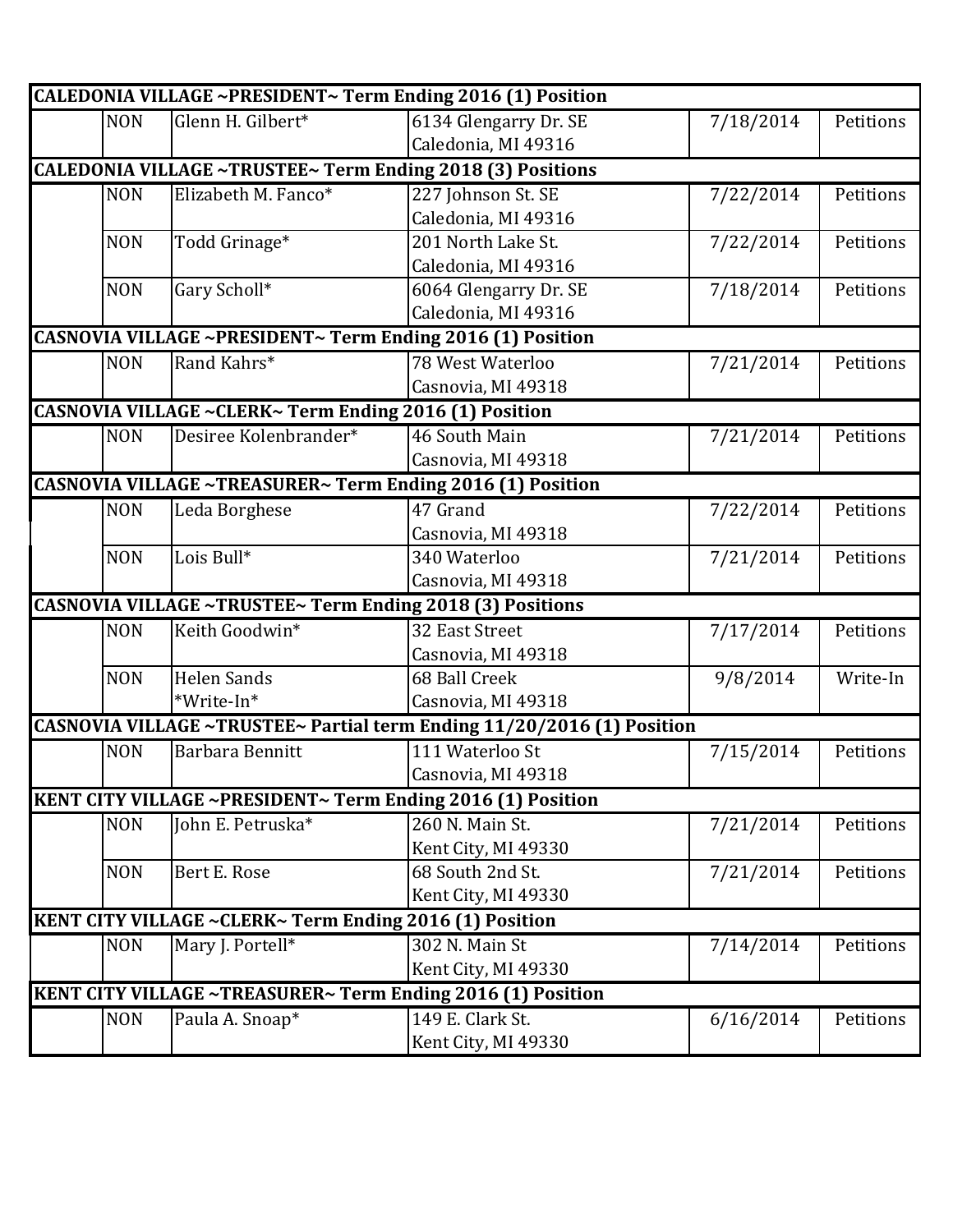|                  |            | KENT CITY VILLAGE ~TRUSTEE~ Term Ending 2018 (3) Positions |                                                                    |           |           |
|------------------|------------|------------------------------------------------------------|--------------------------------------------------------------------|-----------|-----------|
|                  | <b>NON</b> | Steve Buckner*                                             | 223 N. Main St                                                     | 7/14/2014 | Petitions |
|                  |            |                                                            | Kent City, MI 49330                                                |           |           |
|                  | <b>NON</b> | Jill Krikke*                                               | 37 S. Second St.                                                   | 6/16/2014 | Petitions |
|                  |            |                                                            | Kent City, MI 49330                                                |           |           |
|                  |            |                                                            | SAND LAKE VILLAGE ~PRESIDENT~ Term Ending 2016 (1) Position        |           |           |
|                  | <b>NON</b> | <b>Roger Towsley</b>                                       | 64 West Lake St                                                    | 5/27/2014 | Petitions |
|                  |            |                                                            | Sand Lake, MI 49343                                                |           |           |
|                  |            |                                                            | SAND LAKE VILLAGE ~TRUSTEE~ Term Ending 2018 (3) Positions         |           |           |
|                  | <b>NON</b> | David R. Dewey*                                            | 95 N. 7th Street                                                   | 6/25/2014 | Petitions |
|                  |            |                                                            | Sand Lake, MI 49343                                                |           |           |
|                  | <b>NON</b> | Thomas J. Norton                                           | 250 E. Lake St.                                                    | 9/25/2014 | Write-In  |
|                  |            | *Write-In*                                                 | Sand Lake, MI 49343                                                |           |           |
|                  | <b>NON</b> | Bette A. Towsley                                           | 64 West Lake St                                                    | 6/18/2014 | Petitions |
|                  |            |                                                            | Sand Lake, MI 49343                                                |           |           |
|                  | <b>NON</b> | James William Ward                                         | 120 N. 6th Street                                                  | 10/7/2014 | Write-In  |
|                  |            | *Write-In*                                                 | Sand Lake, MI 49343                                                |           |           |
|                  |            | SPARTA VILLAGE ~PRESIDENT~ Term Ending 2016 (1) Position   |                                                                    |           |           |
|                  | <b>NON</b> | Kristi Dougan                                              | 298 Pine St.                                                       | 7/21/2014 | Petitions |
|                  |            |                                                            | Sparta, MI 49345                                                   |           |           |
|                  |            |                                                            | SPARTA VILLAGE ~COUNCIL MEMBER~ Term Ending 2018 (3) Positions     |           |           |
|                  | <b>NON</b> | Jayne Heath Paasch                                         | 115 Harper Dr.                                                     | 6/11/2014 | Petitions |
|                  |            |                                                            | Sparta, MI 49345                                                   |           |           |
| <b>*WITHDREW</b> |            | Dwayne Pride                                               | 466 Atkinson                                                       | 6/12/2014 | Petitions |
|                  |            |                                                            | Sparta, MI 49345                                                   |           |           |
|                  | <b>NON</b> | Gale R. Taylor                                             | 274 Creekside St.                                                  | 6/10/2014 | Petitions |
|                  |            |                                                            | Sparta, MI 49345                                                   |           |           |
|                  | <b>NON</b> | Robert Whalen*                                             | 273 River Rd.                                                      | 7/22/2014 | Petitions |
|                  |            |                                                            | Sparta, MI 49345                                                   |           |           |
|                  |            |                                                            | BYRON CENTER SCHOOL BOARD ~TRUSTEE~ Term Ending 2018 (3) Positions |           |           |
|                  | <b>NON</b> | Bruce Alan Dennett*                                        | 7165 Wilson Ave                                                    | 7/9/2014  | Petitions |
|                  |            |                                                            | Byron Center, MI 49315                                             |           |           |
|                  | <b>NON</b> | Chuck Fedewa                                               | 7557 Whistlevale Dr. SW                                            | 7/22/2014 | Fee       |
|                  |            |                                                            | Byron Center, MI 49315                                             |           |           |
|                  | <b>NON</b> | Jason Pierson*                                             | 1721 Planters Row                                                  | 7/21/2014 | Fee       |
|                  |            |                                                            | Byron Center, MI 49315                                             |           |           |
|                  | <b>NON</b> | Chris Shride*                                              | 547 Firestone Dr.                                                  | 7/17/2014 | Fee       |
|                  |            |                                                            | Byron Center, MI 49315                                             |           |           |
|                  | <b>NON</b> | Karina Weider                                              | 736 Firestone Dr. SE                                               | 5/14/2014 | Fee       |
|                  |            |                                                            | Byron Center, MI 49315                                             |           |           |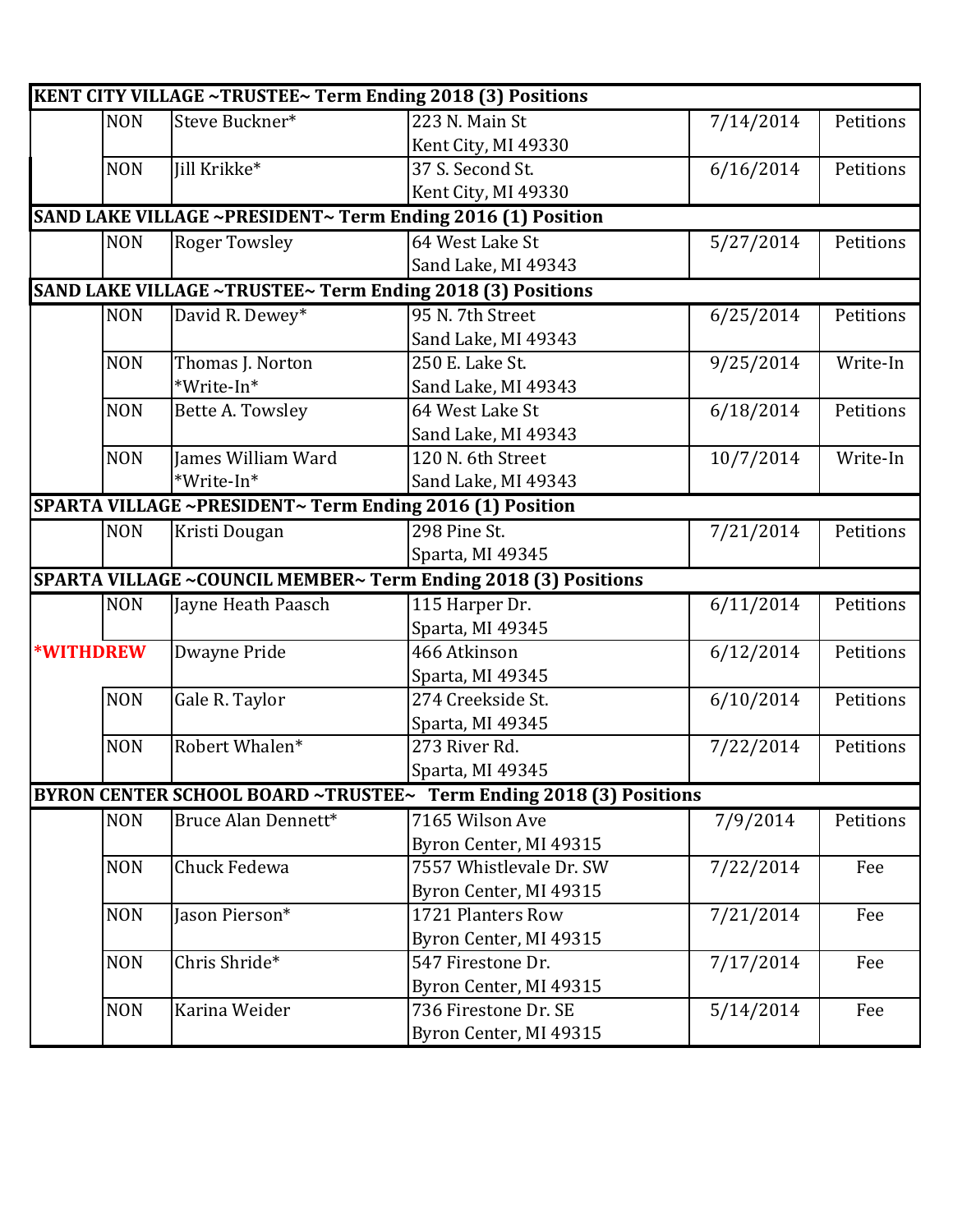|                                                                     |                                            | CALEDONIA SCHOOL BOARD ~TRUSTEE~ Term Ending 2020 (1) Position                        |           |           |  |
|---------------------------------------------------------------------|--------------------------------------------|---------------------------------------------------------------------------------------|-----------|-----------|--|
| <b>NON</b>                                                          | <b>Jody Avery</b>                          | 8650 Patterson Ave.                                                                   | 7/16/2014 | Petitions |  |
|                                                                     |                                            | Caledonia, MI 49316                                                                   |           |           |  |
| <b>NON</b>                                                          | Chris Behm                                 | 444 Greenmeadow Ct. SE                                                                | 7/21/2014 | Fee       |  |
|                                                                     |                                            | Caledonia, MI 49316                                                                   |           |           |  |
| *WITHDREW                                                           | Mike LoMonaco*                             | 8559 Hillary Ct. SE                                                                   | 7/3/2014  | Fee       |  |
|                                                                     |                                            | Caledonia, MI 49316                                                                   |           |           |  |
|                                                                     | <b>CALEDONIA SCHOOL BOARD ~TRUSTEE~</b>    | <b>Term Ending 2018 (2) Positions</b>                                                 |           |           |  |
| <b>NON</b>                                                          | Mike LoMonaco*                             | 8559 Hillary Ct. SE                                                                   | 7/22/2014 | Fee       |  |
|                                                                     |                                            | Caledonia, MI 49316                                                                   |           |           |  |
| <b>NON</b>                                                          | Marcy White*                               | 7829 Golf Point Dr.                                                                   | 7/22/2014 | Fee       |  |
|                                                                     |                                            | Caledonia, MI 49316                                                                   |           |           |  |
|                                                                     |                                            | CEDAR SPRINGS SCHOOL BOARD ~TRUSTEE~ Term Ending 2020 (3) Positions                   |           |           |  |
| <b>NON</b>                                                          | Michelle Bayink                            | 271 E. Beech St.                                                                      | 7/18/2014 | Petitions |  |
|                                                                     |                                            | Cedar Springs, MI 49319                                                               |           |           |  |
| <b>NON</b>                                                          | Matthew Shoffner*                          | 6655 13 Mile Rd.                                                                      | 7/15/2014 | Fee       |  |
|                                                                     |                                            | Rockford, MI 49341                                                                    |           |           |  |
| <b>NON</b>                                                          | Shannon Vanderhyde*                        | 177 Waxwing Ct.                                                                       | 6/9/2014  | Petitions |  |
|                                                                     |                                            | Cedar Springs, MI 49319                                                               |           |           |  |
| COMSTOCK PARK SCHOOL BOARD ~TRUSTEE~ Term Ending 2018 (4) Positions |                                            |                                                                                       |           |           |  |
| <b>NON</b>                                                          | Terry Benjamin*                            | 310 Bingham Ct. NW                                                                    | 7/18/2014 | Petitions |  |
|                                                                     |                                            | Comstock Park, MI 49321                                                               |           |           |  |
| <b>NON</b>                                                          | Michael Brown*                             | 4734 Westgate Dr. NW                                                                  | 7/22/2014 | Fee       |  |
|                                                                     |                                            | Comstock Park, MI 49321                                                               |           |           |  |
| <b>NON</b>                                                          | Kevin T. McLellan*                         | 1364 Buth NE                                                                          | 7/10/2014 | Fee       |  |
|                                                                     |                                            | Comstock Park, MI 49321                                                               |           |           |  |
| <b>NON</b>                                                          | Ted Spangenberg*                           | 4882 Stony Creek                                                                      | 7/18/2014 | Petitions |  |
|                                                                     |                                            | Comstock Park, MI 49321                                                               |           |           |  |
|                                                                     |                                            | <b>EAST GRAND RAPIDS SCHOOL BOARD ~TRUSTEE~</b> Term Ending 2018 (3) Positions        |           |           |  |
| <b>NON</b>                                                          | Natalie Waring Bernecker                   | 2836 Lake Drive                                                                       | 7/10/2014 | Petitions |  |
|                                                                     |                                            | East Grand Rapids, MI 49506                                                           |           |           |  |
| <b>NON</b>                                                          | <b>Brian Coles</b>                         | 1606 Andover Rd SE                                                                    | 8/25/2014 | Write-In  |  |
|                                                                     | *Write-In*                                 | East Grand Rapids, MI 49506                                                           |           |           |  |
| <b>NON</b>                                                          | Bob Wolford*                               | 1401 Breton Rd. SE                                                                    | 6/30/2014 | Petitions |  |
|                                                                     |                                            | East Grand Rapids, MI 49506                                                           |           |           |  |
|                                                                     |                                            | <b>EAST GRAND RAPIDS SCHOOL BOARD ~TRUSTEE~</b> Partial Term Ending 2016 (1) Position |           |           |  |
| <b>NON</b>                                                          | Mark Hessler                               | 2223 Estelle Dr. SE                                                                   | 7/3/2014  | Fee       |  |
|                                                                     |                                            | East Grand Rapids, MI 49506                                                           |           |           |  |
|                                                                     | <b>FOREST HILLS SCHOOL BOARD ~TRUSTEE~</b> | <b>Term Ending 2020 (2) Positions</b>                                                 |           |           |  |
| <b>NON</b>                                                          | Walter F. Perschbacher III*                | 7486 Cascade Rd. SE                                                                   | 6/16/2014 | Fee       |  |
|                                                                     |                                            | Grand Rapids, MI 49546                                                                |           |           |  |
| <b>NON</b>                                                          | Michael T. Seekell*                        | 2541 Red Clover Dr. SE                                                                | 6/16/2014 | Fee       |  |
|                                                                     |                                            | Ada, MI 49301                                                                         |           |           |  |
|                                                                     |                                            |                                                                                       |           |           |  |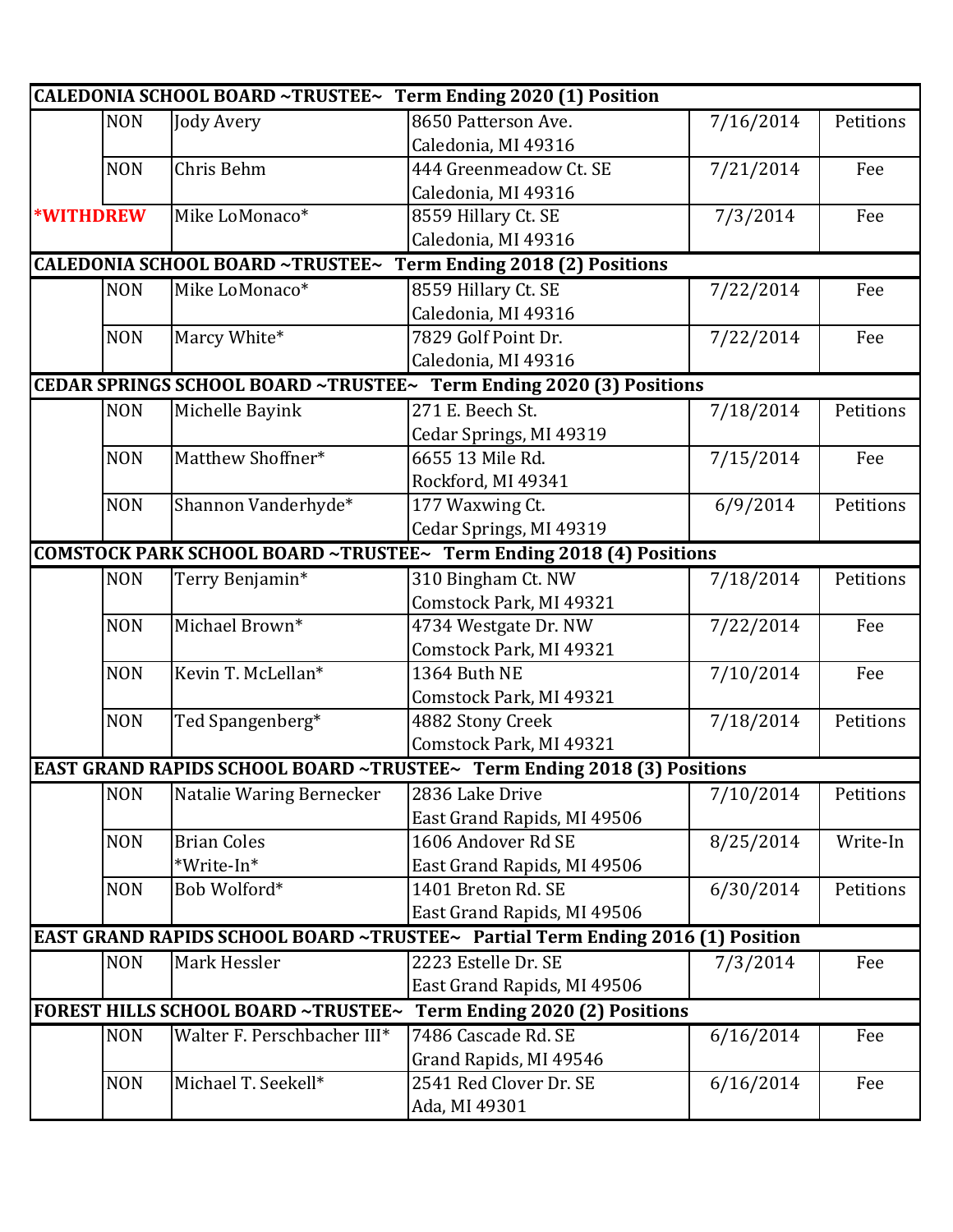|                                                                             |                                                                      |                                           | FOREST HILLS SCHOOL BOARD ~TRUSTEE~ Term Ending 2018 (2) Positions   |           |           |  |
|-----------------------------------------------------------------------------|----------------------------------------------------------------------|-------------------------------------------|----------------------------------------------------------------------|-----------|-----------|--|
|                                                                             | <b>NON</b>                                                           | Martha W. Atwater*                        | 1750 Mont Rue Dr. SE                                                 | 6/16/2014 | Fee       |  |
|                                                                             |                                                                      |                                           | Grand Rapids, MI 49546                                               |           |           |  |
|                                                                             | <b>NON</b>                                                           | Susan Lenhardt*                           | 1600 Sage Ct.                                                        | 6/16/2014 | Fee       |  |
|                                                                             |                                                                      |                                           | Grand Rapids, MI 49525                                               |           |           |  |
|                                                                             |                                                                      | <b>GODFREY-LEE SCHOOL BOARD ~TRUSTEE~</b> | <b>Term Ending 2020 (3) Positions</b>                                |           |           |  |
|                                                                             | <b>NON</b>                                                           | Robert L. Baker Jr.*                      | 1900 Galewood Ave. SW                                                | 7/17/2014 | Petitions |  |
|                                                                             |                                                                      |                                           | Wyoming, MI 49509                                                    |           |           |  |
|                                                                             | <b>NON</b>                                                           | David A. Blok                             | 1704 Martindale Ave. SW                                              | 7/22/2014 | Petitions |  |
|                                                                             |                                                                      |                                           | Wyoming, MI 49509                                                    |           |           |  |
|                                                                             | <b>NON</b>                                                           | Josephine Coleman                         | 863 Belfield St. SW                                                  | 7/22/2014 | Petitions |  |
|                                                                             |                                                                      |                                           | Wyoming, MI 49509                                                    |           |           |  |
|                                                                             | <b>NON</b>                                                           | Reta Hendriksen                           | 2280 Antwerp                                                         | 7/22/2014 | Petitions |  |
|                                                                             |                                                                      |                                           | Wyoming, MI 49509                                                    |           |           |  |
|                                                                             | <b>NON</b>                                                           | Tammy Schafer*                            | 1944 Burlingame Ave. SW                                              | 7/22/2014 | Petitions |  |
|                                                                             |                                                                      |                                           | Wyoming, MI 49509                                                    |           |           |  |
|                                                                             | <b>NON</b>                                                           | John E. Ter Beek                          | 1670 Nagel Ave.                                                      | 7/22/2014 | Petitions |  |
|                                                                             |                                                                      |                                           | Wyoming, MI 49509                                                    |           |           |  |
|                                                                             |                                                                      |                                           | GODWIN HEIGHTS SCHOOL BOARD ~TRUSTEE~ Term Ending 2020 (2) Positions |           |           |  |
|                                                                             | <b>NON</b>                                                           | Kenneth Hornecker*                        | 734 Boss St. SW                                                      | 7/3/2014  | Petitions |  |
|                                                                             |                                                                      |                                           | Wyoming, MI 49509                                                    |           |           |  |
|                                                                             | <b>NON</b>                                                           | Allen E. Johnston*                        | 207 Wesley St. SE                                                    | 7/16/2014 | Fee       |  |
|                                                                             |                                                                      |                                           | Wyoming, MI 49548                                                    |           |           |  |
|                                                                             | GODWIN HEIGHTS SCHOOL BOARD ~TRUSTEE~ Term Ending 2018 (2) Positions |                                           |                                                                      |           |           |  |
|                                                                             | <b>NON</b>                                                           | Kathryn Crow DeYoung*                     | 249 Bellevue St. SE                                                  | 7/8/2014  | Fee       |  |
|                                                                             |                                                                      |                                           | Wyoming, MI 49548                                                    |           |           |  |
|                                                                             | <b>NON</b>                                                           | David S. Drake*                           | 37 Wadsworth St. SW                                                  | 7/16/2014 | Fee       |  |
|                                                                             |                                                                      |                                           | Wyoming, MI 49548                                                    |           |           |  |
| GODWIN HEIGHTS SCHOOL BOARD ~TRUSTEE~ Partial Term Ending 2016 (1) Position |                                                                      |                                           |                                                                      |           |           |  |
|                                                                             | <b>NON</b>                                                           | Lee Ann Platschorre*                      | 928 Royal Oak SW                                                     | 7/16/2014 | Fee       |  |
|                                                                             |                                                                      |                                           | Wyoming, MI 49509                                                    |           |           |  |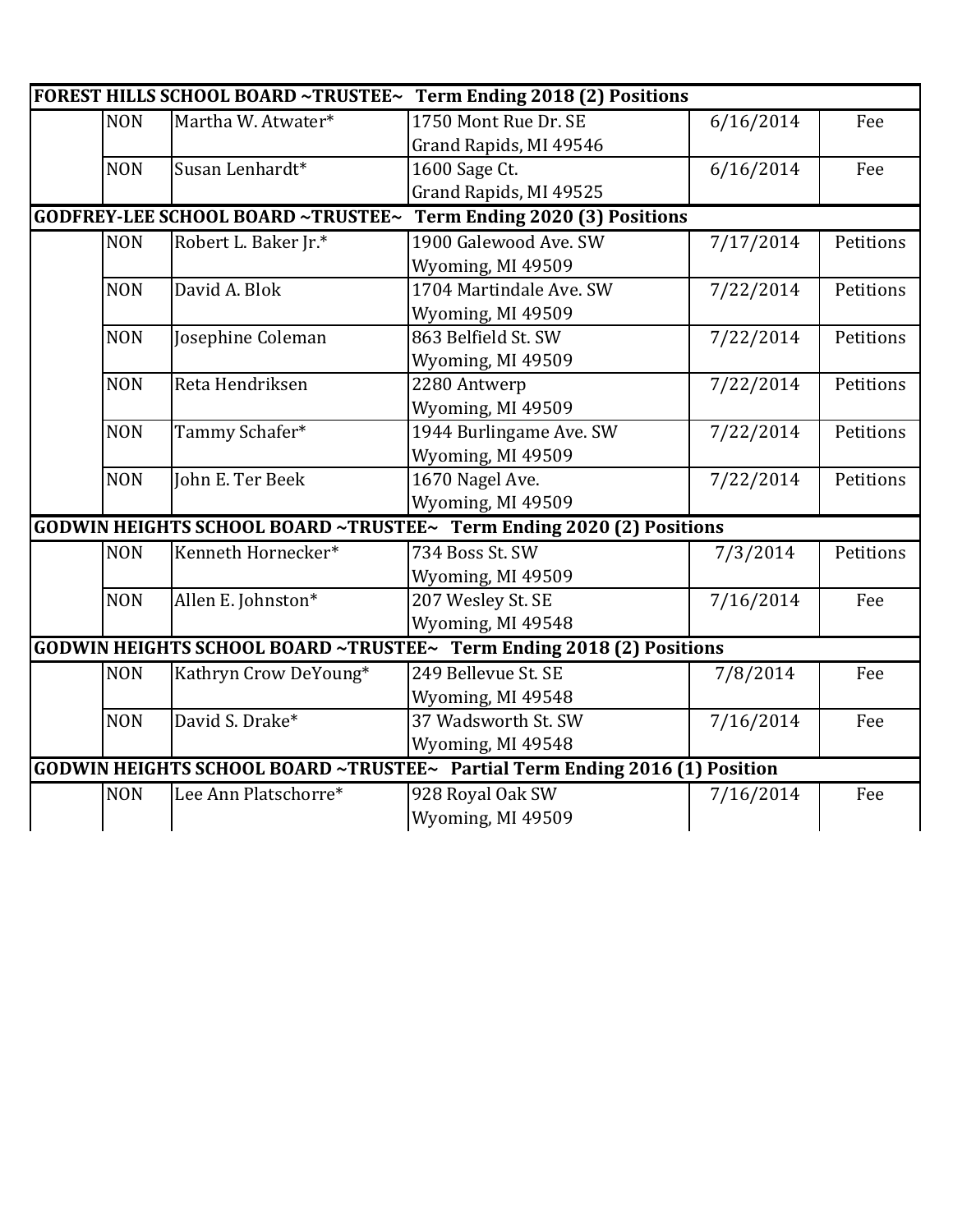|                  |                      | GRAND RAPIDS SCHOOL BOARD ~TRUSTEE~ Term Ending 2018 (5) Positions      |           |           |
|------------------|----------------------|-------------------------------------------------------------------------|-----------|-----------|
| <b>NON</b>       | Tony Baker*          | 940 Monroe Ave. NW Apt. 305                                             | 6/27/2014 | Fee       |
|                  |                      | Grand Rapids, MI 49503                                                  |           |           |
| <b>*WITHDREW</b> | Wanda Couch          | 2032 Francis Ave. SE                                                    | 7/22/2014 | Petitions |
|                  |                      | Grand Rapids, MI 49507                                                  |           |           |
| <b>NON</b>       | Wendy Verhage Falb*  | 350 Cherry St. SE                                                       | 6/27/2014 | Petitions |
|                  |                      | Grand Rapids, MI 49503                                                  |           |           |
| <b>NON</b>       | Jose Flores          | 1052 Grandville Ave, SW                                                 | 7/22/2014 | Petitions |
|                  |                      | Grand Rapids, MI 49503                                                  |           |           |
| <b>NON</b>       | John M. Matias*      | 141 Auburn SE                                                           | 6/18/2014 | Petitions |
|                  |                      | Grand Rapids, MI 49506                                                  |           |           |
| <b>NON</b>       | Maureen Quinn Slade* | 1834 Brookmoor Ct. NE                                                   | 6/11/2014 | Fee       |
|                  |                      | Grand Rapaids, MI 49505                                                 |           |           |
| <b>NON</b>       | Jamie Scripps        | 2343 Union Ave. SE                                                      | 5/30/2014 | Fee       |
|                  |                      | Grand Rapids, MI 49507                                                  |           |           |
| <b>NON</b>       | Milinda Ysasi        | 1345 Columbia Ave. NE                                                   | 7/22/2014 | Petitions |
|                  |                      | Grand Rapids, MI 49505                                                  |           |           |
|                  |                      | <b>GRANDVILLE SCHOOL BOARD ~TRUSTEE~ Term Ending 2020 (3) Positions</b> |           |           |
| <b>NON</b>       | Robert J. Blitchok*  | 6012 Regal Dr.                                                          | 6/30/2014 | Fee       |
|                  |                      | Grandville, MI 49418                                                    |           |           |
| <b>NON</b>       | Michael Moll         | 4266 Del Mar Ct. SW                                                     | 7/22/2014 | Petitions |
|                  |                      | Wyoming, MI 49418                                                       |           |           |
| <b>NON</b>       | Barbara Palmer*      | 4425 Happy Hollow Dr SW                                                 | 7/14/2014 | Fee       |
|                  |                      | Grandville, MI 49418                                                    |           |           |
| <b>NON</b>       | <b>Bob Persky</b>    | 3324 Beckie Dr SW                                                       | 7/21/2014 | Petitions |
|                  |                      | Wyoming, MI 49418                                                       |           |           |
|                  |                      | KELLOGGSVILLE SCHOOL BOARD ~TRUSTEE~ Term Ending 2020 (3) Positions     |           |           |
| <b>NON</b>       | <b>Marie Groters</b> | 5121 Cisne Ave. SW                                                      | 7/22/2014 | Fee       |
|                  |                      | Wyoming, MI 49548                                                       |           |           |
| <b>NON</b>       | Tim Pomorski*        | 240 Elwell                                                              | 7/21/2014 | Petitions |
|                  |                      | Wyoming, MI 49548                                                       |           |           |
| <b>NON</b>       | Crystal Reidzans*    | 687 Brittany Ct. SE                                                     | 7/21/2014 | Petitions |
|                  |                      | Kentwood, MI 49548                                                      |           |           |
| <b>NON</b>       | Laura Tanis*         | 5351 Pinebrook SE                                                       | 7/22/2014 | Petitions |
|                  |                      | Kentwood, MI 49548                                                      |           |           |
|                  |                      | KENOWA HILLS SCHOOL BOARD ~TRUSTEE~ Term Ending 2020 (3) Positions      |           |           |
| <b>NON</b>       | Matthew Rettig*      | 1139 Nixon Ave. NW                                                      | 7/21/2014 | Petitions |
|                  |                      | Grand Rapids, MI 49534                                                  |           |           |
| <b>NON</b>       | Daniel A. Stockel    | 1798 Whitmore NW                                                        | 9/8/2014  | Write-In  |
|                  | *Write-In*           | Walker, MI 49534                                                        |           |           |
| <b>NON</b>       | Stan Truskoski*      | 2714 Garfield NW                                                        | 7/10/2014 | Petitions |
|                  |                      | Walker, MI 49544                                                        |           |           |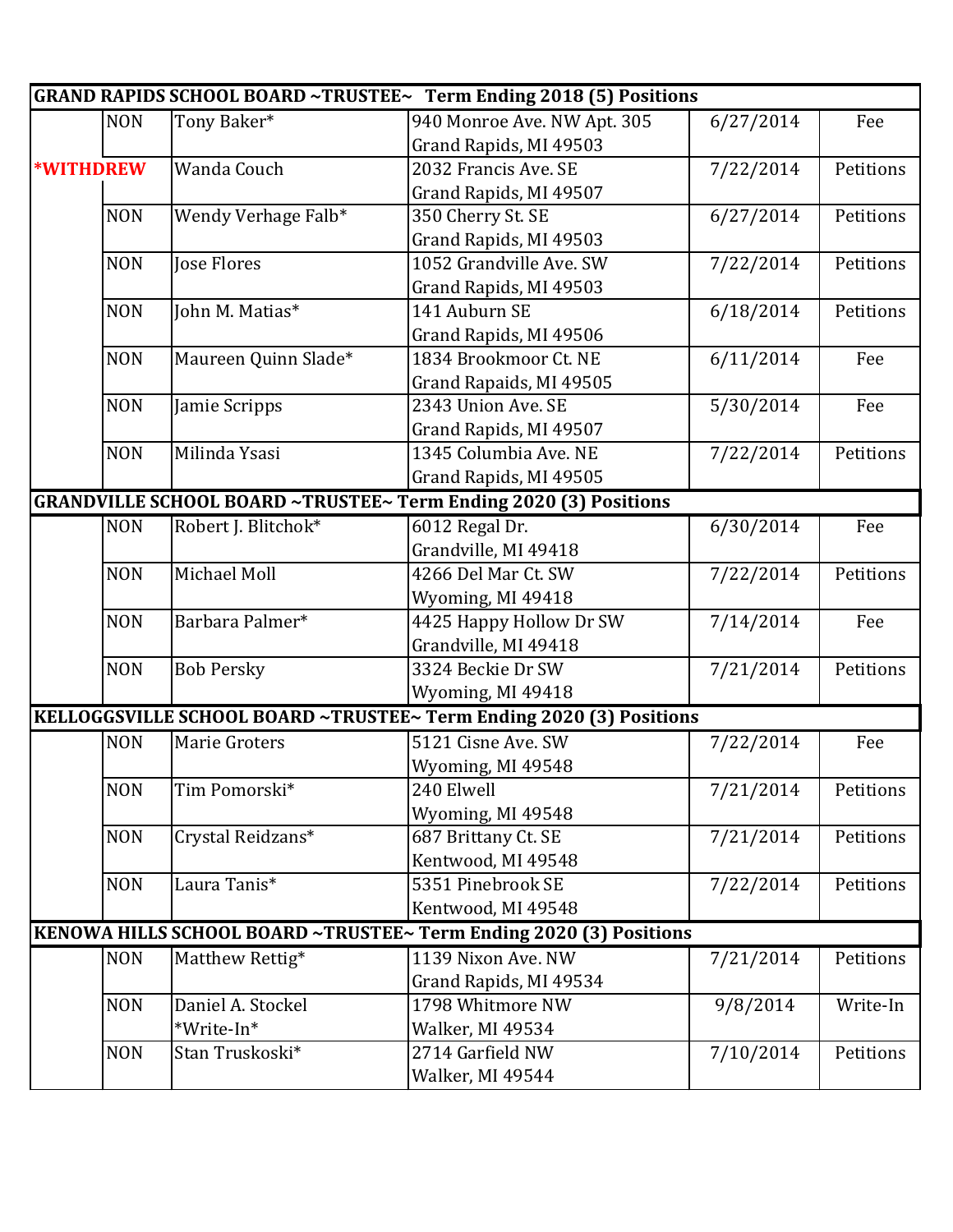|            |                     | <b>KENT CITY COMMUNITY SCHOOL BOARD ~TRUSTEE~ Term Ending 2020 (3) Positions</b> |           |           |
|------------|---------------------|----------------------------------------------------------------------------------|-----------|-----------|
| <b>NON</b> | Robert J. Sarachman | 3869 21 Mile Rd.                                                                 | 7/18/2014 | Petitions |
|            |                     | Kent City, MI 49330                                                              |           |           |
| <b>NON</b> | Rick Stockhill*     | 4575 17 Mile Rd.                                                                 | 7/18/2014 | Petitions |
|            |                     | Kent City, MI 49330                                                              |           |           |
| <b>NON</b> | Dan Winell*         | 1129 Canada Rd.                                                                  | 7/18/2014 | Petitions |
|            |                     | Casnovia, MI 49318                                                               |           |           |
|            |                     | KENTWOOD SCHOOL BOARD ~TRUSTEE~ Term Ending 2018 (3) Positions                   |           |           |
| <b>NON</b> | Peter Battey*       | 7096 Summit Hill Ct. SE                                                          | 7/22/2014 | Fee       |
|            |                     | Caledonia, MI 49316                                                              |           |           |
| <b>NON</b> | Brian McKenzie*     | 1844 Bridle Creek SE                                                             | 7/11/2014 | Fee       |
|            |                     | Kentwood, MI 49508                                                               |           |           |
| <b>NON</b> | Sandy Theisen*      | 2217 Highlander Dr. SE                                                           | 7/22/2014 | Fee       |
|            |                     | Kentwood, MI 49508                                                               |           |           |
|            |                     | LOWELL SCHOOL BOARD ~TRUSTEE~ Term Ending 2018 (3) Positions                     |           |           |
| <b>NON</b> | Gary Blough*        | 12706 Cascade Rd.                                                                | 7/18/2014 | Petitions |
|            |                     | Lowell, MI 49331                                                                 |           |           |
| <b>NON</b> | Patrick D. Nugent*  | 10060 Kehoe Dr.                                                                  | 7/21/2014 | Petitions |
|            |                     | Ada, MI 49301                                                                    |           |           |
| <b>NON</b> | Jim Turner*         | 10785 Woodbushe Dr.                                                              | 7/21/2014 | Fee       |
|            |                     | Lowell, MI 49331                                                                 |           |           |
|            |                     | NORTHVIEW SCHOOL BOARD ~TRUSTEE~ Term Ending 2020 (2) Positions                  |           |           |
| <b>NON</b> | Tim Detwiler*       | 4924 Cresthill NE                                                                | 7/2/2014  | Petitions |
|            |                     | Grand Rapids, MI 49525                                                           |           |           |
| <b>NON</b> | <b>Scott Kohsel</b> | 3092 Brockwood                                                                   | 7/17/2014 | Fee       |
|            |                     | Grand Rapids, MI 49525                                                           |           |           |
| <b>NON</b> | Douglas LaFleur*    | 3995 Butterfly Ct.                                                               | 7/18/2014 | Fee       |
|            |                     | Grand Rapids, MI 49525                                                           |           |           |
|            |                     | NORTHVIEW SCHOOL BOARD ~TRUSTEE~ Term Ending 2018 (2) Positions                  |           |           |
| <b>NON</b> | Michelle L. Gallery | 2627 PineView Dr. NE                                                             | 7/7/2014  | Petitions |
|            |                     | Grand Rapids, MI 49525                                                           |           |           |
| <b>NON</b> | Michael Henshaw     | 1130 Fullerton Ct. NE                                                            | 7/22/2014 | Petitions |
|            |                     | Grand Rapids, MI 49525                                                           |           |           |
| <b>NON</b> | Jeff Lambert        | 3048 Wausaukee Dr. NE                                                            | 7/21/2014 | Fee       |
|            |                     | Grand Rapids, MI 49525                                                           |           |           |
|            |                     | ROCKFORD SCHOOL BOARD ~TRUSTEE~ Term Ending 2018 (3) Positions                   |           |           |
| <b>NON</b> | David M. Keller*    | 8785 10 Mile Rd. NE                                                              | 6/12/2014 | Petitions |
|            |                     | Rockford, MI 49341                                                               |           |           |
| <b>NON</b> | Timothy J. Lewis*   | 4661 Windcliff Dr.                                                               | 7/2/2014  | Petitions |
|            |                     | Rockford, MI 49341                                                               |           |           |
| <b>NON</b> | Miles J. Postema*   | 4230 Wellington Ct. NE                                                           | 5/19/2014 | Fee       |
|            |                     | Rockford, MI 49341                                                               |           |           |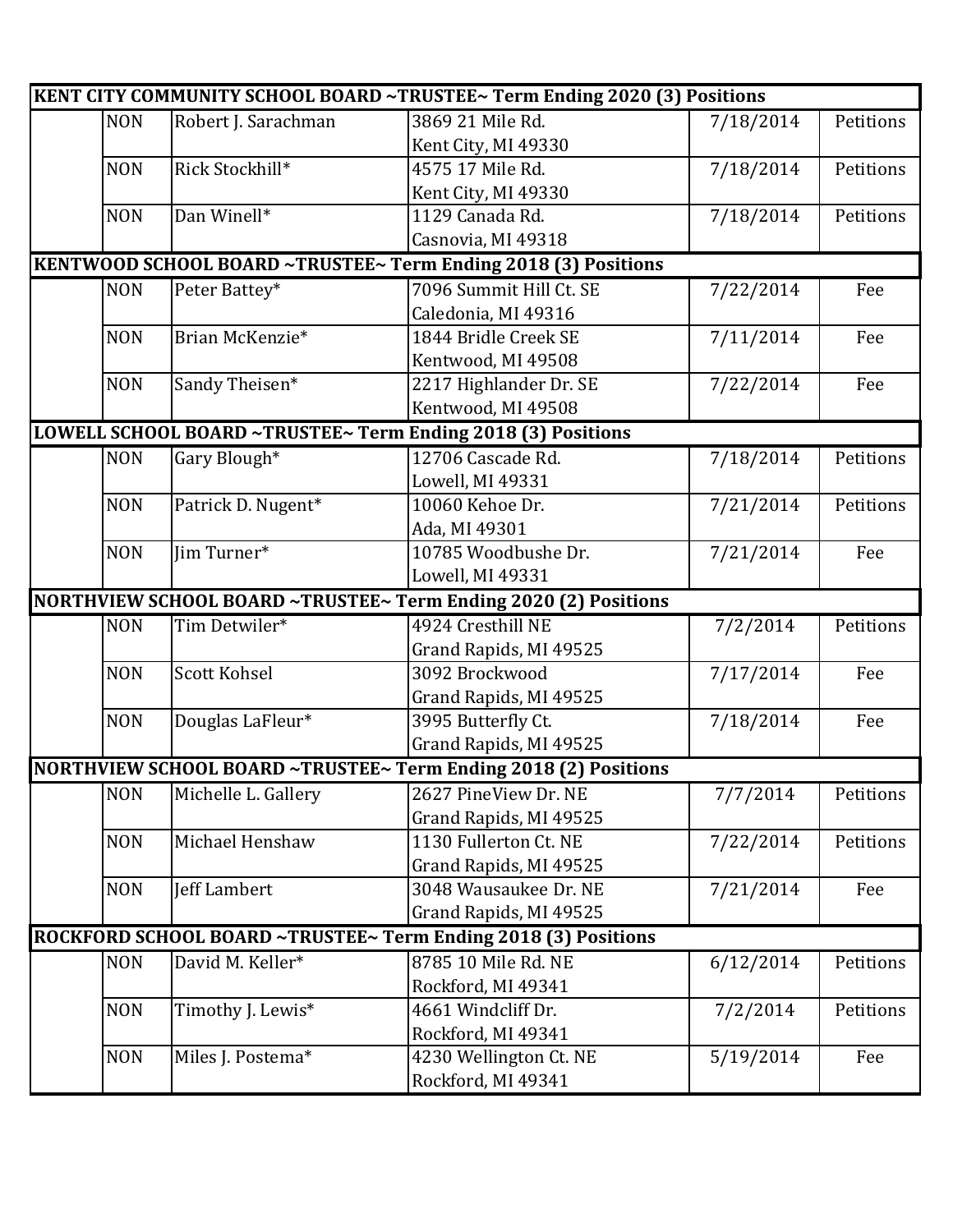| SPARTA SCHOOL BOARD ~TRUSTEE~ Term Ending 2020 (3) Positions  |            |                      |                       |           |           |  |
|---------------------------------------------------------------|------------|----------------------|-----------------------|-----------|-----------|--|
|                                                               | <b>NON</b> | Kim Eluskie*         | 9781 Aspen Meadow Dr. | 7/8/2014  | Fee       |  |
|                                                               |            |                      | Sparta, MI 49345      |           |           |  |
|                                                               | <b>NON</b> | James T. Kerby*      | 151 LuRu Lane         | 7/7/2014  | Fee       |  |
|                                                               |            |                      | Sparta, MI 49345      |           |           |  |
|                                                               | <b>NON</b> | Pamela May*          | 3991 14 Mile Road NW  | 7/22/2014 | Petitions |  |
|                                                               |            |                      | Sparta, MI 49345      |           |           |  |
|                                                               | <b>NON</b> | <b>Callie Melton</b> | 1340 Hoover Road      | 7/10/2014 | Petitions |  |
|                                                               |            |                      | Casnovia, MI 49318    |           |           |  |
| WYOMING SCHOOL BOARD ~TRUSTEE~ Term Ending 2020 (3) Positions |            |                      |                       |           |           |  |
|                                                               | <b>NON</b> | Paul Huizinga        | 3731 Oak Valley       | 5/23/2014 | Fee       |  |
|                                                               |            |                      | Wyoming, MI 49519     |           |           |  |
|                                                               | <b>NON</b> | Craig P. Popma*      | 2331 Sharon SW        | 7/15/2014 | Petitions |  |
|                                                               |            |                      | Wyoming, MI 49519     |           |           |  |
|                                                               | <b>NON</b> | Mary VandeWater*     | 2316 Floyd SW         | 6/23/2014 | Petitions |  |
|                                                               |            |                      | Wyoming, MI 49519     |           |           |  |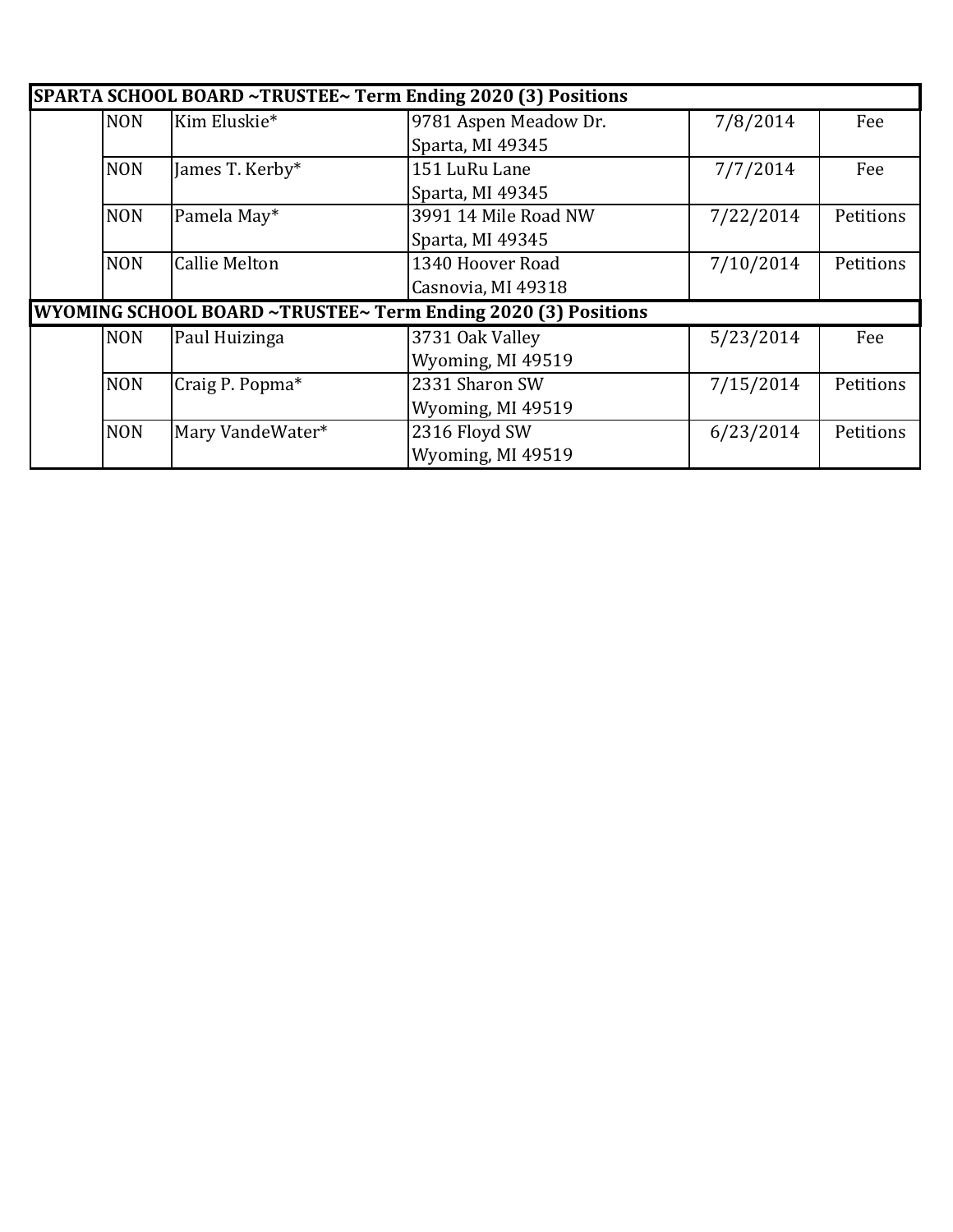#### **PROPOSALS**

#### **STATE**

A REFERENDUM OF PUBLIC ACT 520 OF 2012, ESTABLISHING AN OPEN SEASON FOR WOLVES AND AUTHORIZING ANNUAL WOLF HUNTING SEASONS

Public Act 520 of 2012 would:

\* Designate wolf as game.

\* Allow an open hunting season for wolves and allow the Natural Resources Commission to schedule annual wolf hunting seasons.

\*Provide criminal penalties for unlawful possession or taking of wolves, but shield a person who lawfully captures or destroys a wolf from prosecution.

 $*$  Require a person who wishes to hunt wolves to obtain a wolf hunting license.

\* Create a Wolf Management Advisory Council for the purpose of making nonbinding recommendations to the legislature regarding the proper management of wolves.

Shall this law be approved?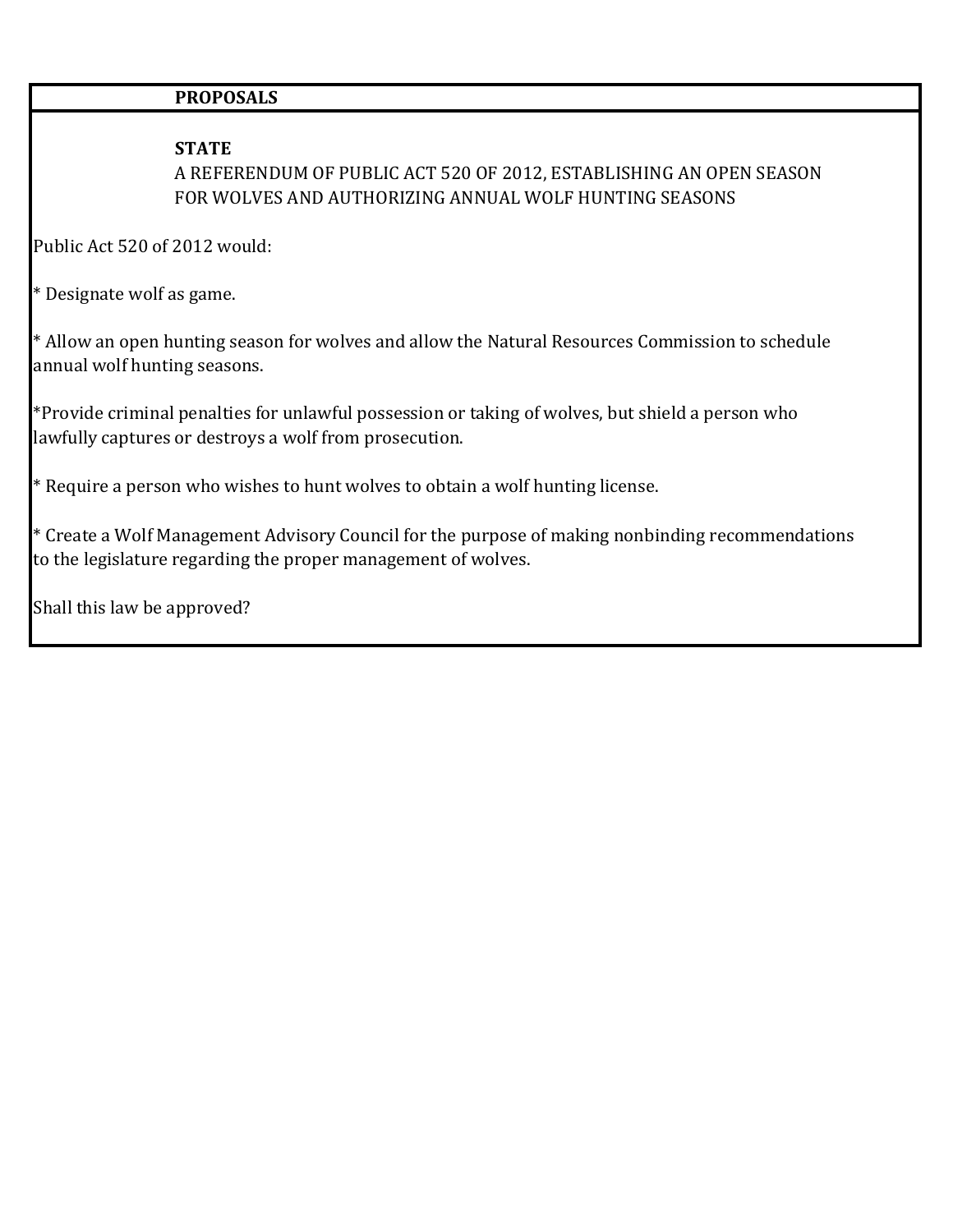#### **STATE**

### A REFERENDUM OF PUBLIC ACT 21 OF 2013, GRANTING THE NATURAL RESOURCES COMMISSION THE POWER TO DESIGNATE WOLVES AND OTHER ANIMALS AS GAME WITHOUT LEGISLATIVE ACTION

Public Act 21 of 2013 would:

\* Allow the Natural Resources Commission (NRC) to designate animals as game for hunting purposes without legislative action.

\* Allow the NRC to establish the first open hunting season for newly designated game animals without legislative action.

\*Allow the NRC to schedulde a wolf hunt.

\* Grant the Legislature the sole authority to remove a species from the list of designated game animals.

 $*$  Eliminate the \$1.00 hunting and fishing licensing fee for members of the military, whether stationed inside or outside of Michigan, subject to any lottery.

\* Give the NRC the sole authority to regulate fishing.

Shall this law be approved?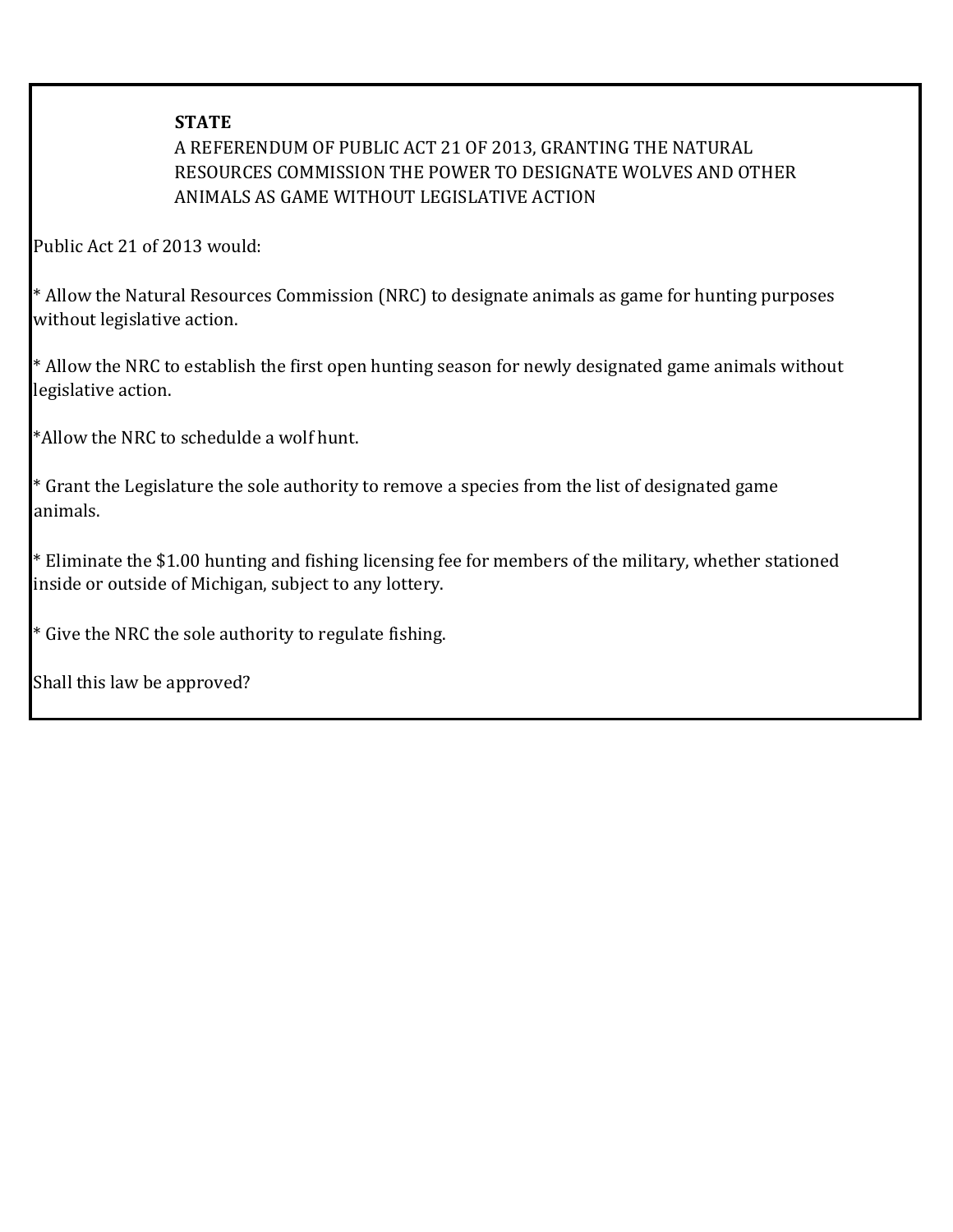#### **KENT COUNTY** DEDICATED MILLAGE FOR VETERANS SERVICES

Shall Kent County levy .050 mill which is equal to five cents per \$1,000 of the taxable value on all Real and Personal Property subject to taxation for the period 2014 through 2021, inclusive, for the purpose of providing dedicated services to veterans of active United States military service and their dependents? The amount raised by the levy in the first year is estimated at \$1,001,290. In Kent County there are 27 local authorities that capture and use, for authorized puposes, tax increment revenues from property taxes levied by the County. Such capture could include a portion of this millage levy. The total amount of captured tax increment revenues from such millage in the first calendar year of the levy is an estimated \$34,577. The tax increment authorities in Kent County, capturing a portion of the tax levy, include the following:

Cascade Charter Towship: Downtown Development Authority Cedar Springs, City of- Downtown Development Authority Grand Rapids, City of- Downtown Development Authority, Monroe North- Tax Increment Finance Authority, Smart Zone Local Development Finance Authority, Brownfield Redevelopment Finance Grandville, City of- Downtown Development Authority, Brownfield Redevelopment Authority Kent City, Village of- Downtown Development Authority Kentwood, City of- Brownfield Redevelopment Authority Lowell, City of- Downtown Development Authority Rockford, City of- Downtown Development Authority Sparta, Village of- Downtown Development Authority Walker, City of- Downtown Development Authority, Brownfield Redevelopment Authority Wyoming, City of- Brownfield Redevelopment Authority

#### **CITY OF GRAND RAPIDS** CHARTER AMENDMENT

A Charter amendment is proposed to impose term limits on the office of Mayor and City Commissioners. If this amendment is adopted, no person shall be eligible for election as City Commissioner if they have served as City Commissioner for two terms, and no peron shall be eligible for election as Mayor if they served as Mayor for two terms. A person is eligible to serve as City Commissioner for two terms and an additional two terms as Mayor.

Shall this amendment be adopted as proposed?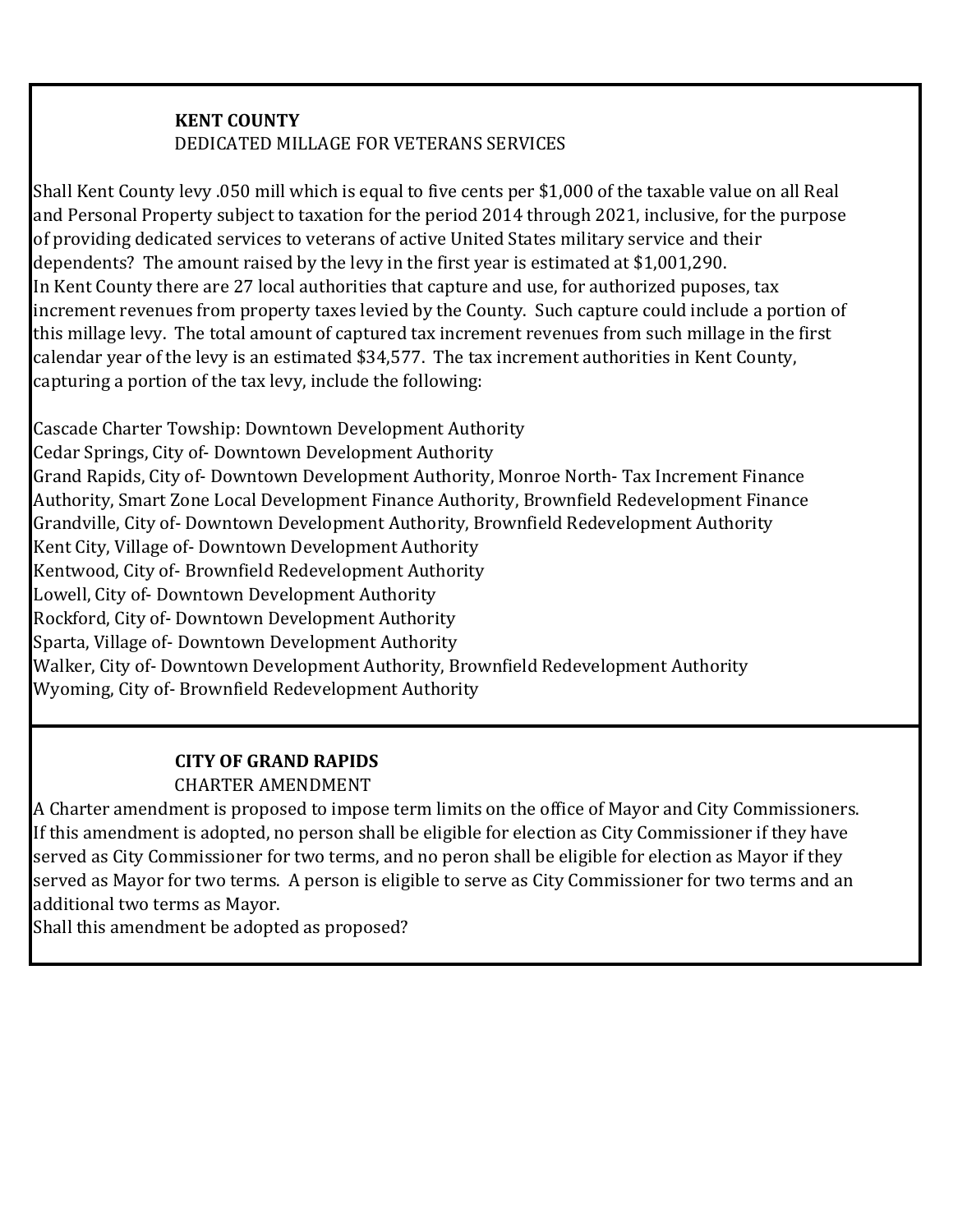#### **NELSON TOWNSHIP**

#### MILLAGE PROPOSITION NEW ADDITIONAL MILLAGE 0.1068 FOR TOWNSHIP LIBRARY PURPOSES

Shall the limitation on general ad valorem imposed under Article IX, Section 6 of the Michigan Constitution against all taxable property within the Township of Nelson be increased by an additional 0.1068 mill (\$0.1068 per \$1,000 of taxable value) for a period of ten years, beginning in the year 2014 and continuing through the year 2023, both inclusive, to provide library services and support and maintenance of the Township library, subject to reduction as provided by law?

The purpose of this new additional millage is to continue to provide library services and support and maintenance of the Township library. It is estimated that a levy of the additional 0.1068 mill would provide revenue of \$12,718 in the first calendar year. The revenue from this millage levy will be disbursed to the Township of Nelson for distribution to the Library Fund.

### **CEDAR SPRINGS PUBLIC SCHOOLS**

OPERATING MILLAGE PROPOSAL

This proposal will allow the school district to levy the statutory rate of 18 mills on all property, except principal residence and other property exempted by law, required for the school district to receive its revenue per pupil foundation allowance.

Shall the limitation on the amount of taxes which may be assessed against all property, except principal residence and other property exempted by law, in Cedar Springs Public Schools, Kent and Newaygo Counties, Michigan, be increased by 18 mills (\$18.00 on each \$1,000 of taxable valuation) for a period of 10 years, 2015 to 2024, inclusive, to provide funds for operating purposes (17.9874 mills of the above is a renewal of millage which will expire with the 2014 tax levy and .0126 mill is a restoration of millage lost as a result of the reduction required by the Michigan Constitution of 1963); the estimate of the revenue the school district will collect if the millage is approved and levied in 2015 is approximately \$2,091,000?

### **GODFREY-LEE PUBLIC SCHOOLS**

### OPERATING MILLAGE PROPOSAL

This proposal will allow the school district to continue to levy the statutory rate of 18 mills on all property, except principal residence and other property exempted by law, required for the school district to receive its revenue per pupil foundation allowance. The remaining 1.5 mills is only available to be levied to restore millage lost as a result of the reduction required by the "Headlee" amendment to the Michigan Constitution of 1963 and will only be levied to the extent necessary to restore that reduction.

Shall the currently authorized millage rate limitation on the amount of taxes which may be assessed against all property, except principal residence and other property exempted by law, in the Godfrey-Lee Public Schools, Kent County, Michigan, be renewed by 19.5 mills (\$19.50 on each \$1,000 of taxable valuation) for a period of 10 years, 2016 to 2025, inclusive, to provide funds for operating purposes; the estimate of the revenue the local school district will collect if the millage is approved and 18 mills are levied in 2016 is approximately \$810,000 (this is a renewal of millage which will expire with the 2015 tax levy)?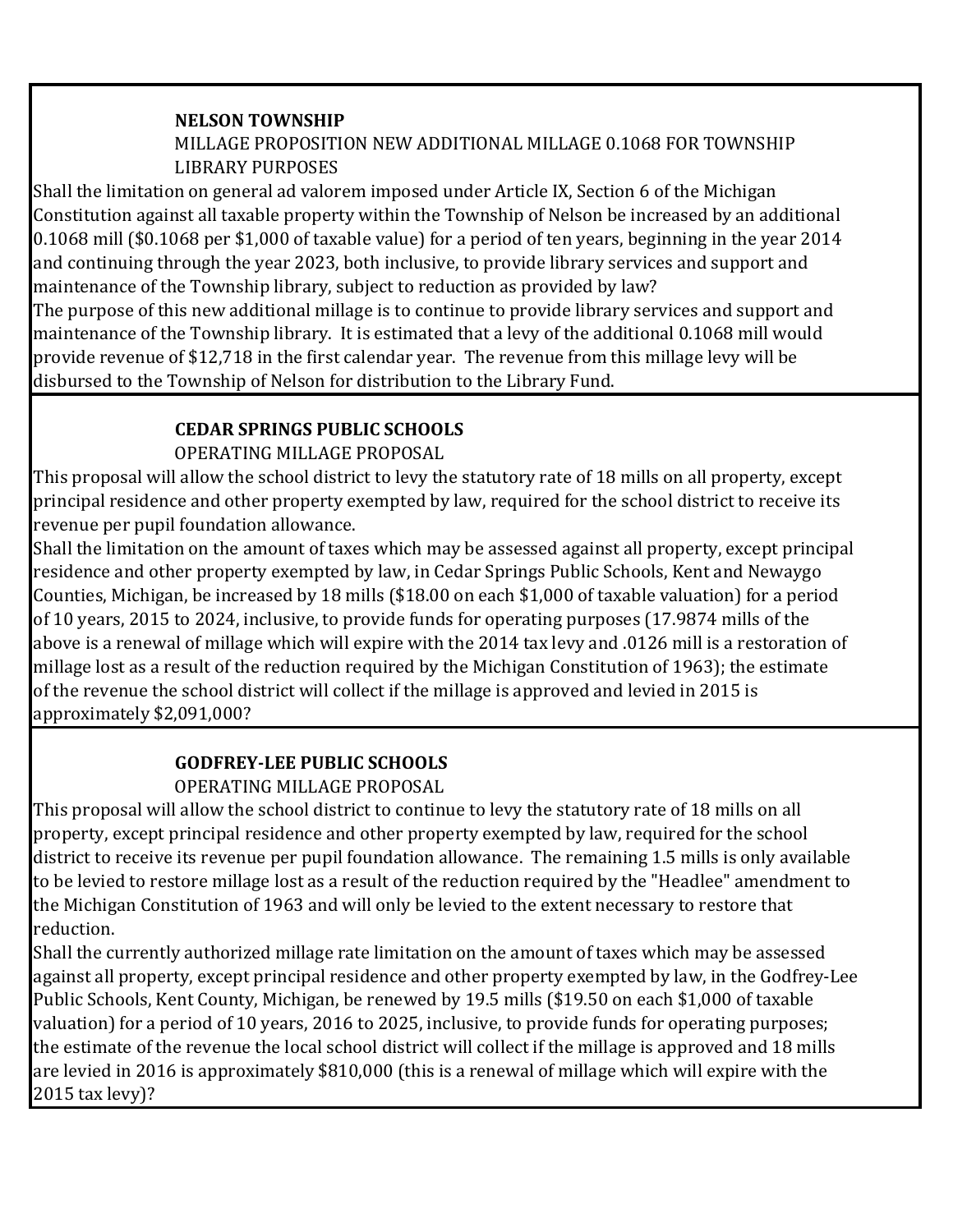#### **GREENVILLE PUBLIC SCHOOLS**

#### OPERATING MILLAGE RENEWAL PROPOSAL

This proposal will allow the school district to levy the statutory rate of 18 mills on all property, except principal residence and other property exempted by law, required for the school district to receive its revenue per pupil foundation allowance and renews millage that will expire with the 2015 tax levy.

Shall the currently authorized millage rate limitation of 18 mills (\$18.00 on each \$1,000 of taxable valuation) on the amount of taxes which may be assessed against all property, except principal residence and other property exempted by law, in Greenville Public Schools, Montcalm, Kent and Ionia Counties, Michigan, be renewed for a period of 4 years, 2016 to 2019, inclusive, to provide funds for operating purposes; the estimate of the revenue the school district will collect if the millage is approved and levied in 2016 is approximately \$3,884,184 (this is a renewal of millage which will expire with the 2015 tax levy)?

### **LAKEVIEW COMMUNITY SCHOOLS**

### OPERATING MILLAGE RENEWAL PROPOSAL

This proposal will allow the school district to levy the statutory rate of 18 mills on all property, except principal residence and other property exempted by law, required for the school district to receive its revenue per pupil foundation allowance and renews millage that will expire with the 2015 tax levy. Shall the currently authorized millage rate limitation of 18.6800 mills (\$18.6800 on each \$1,000 of taxable valuation) on the amount of taxes which may be assessed against all property, except principal residence and other property exempted by law, in Lakeview Community Schools, Montcalm, Mecosta and Kent Counties, Michigan, be renewed for a period of 4 years, 2016 to 2019, inclusive, to provide funds for operating purposes; the estimate of the revenue the school district will collect if the millage is approved and levied in 2016 is approximately \$1,800,000 (this is a renewal of millage which will expire with the 2015 tax levy)?

### **LAKEWOOD PUBLIC SCHOOLS**

OPERATING MILLAGE RENEWAL PROPOSAL

This proposal will allow the school district to continue to levy the statutory rate of 18 mills on all property , except principal residence and other property exempted by law, required for the school district to receive its revenue per pupil foundation allowance and renews millage that will expire with the 2014 tax levy.

Shall the currently authorized millage rate limitation of 18 mills (\$18.00 on each \$1,000 of taxable valuation) on the amount of taxes which may be assessed against all property, except principal residence and other property exempted by law, in Lakewood Public Schools, Ionia, Barry, Eaton and Kent Counties, Michigan, be renewed for a period of 10 years, 2015 to 2024, inclusive, to provide funds for operating purposes; the estimate of the revenue the school district will collect if the millage is approved and levied in 2015 is approximately \$1,617,695 (this is a renewal of millage which will expire with the 2014 tax levy)?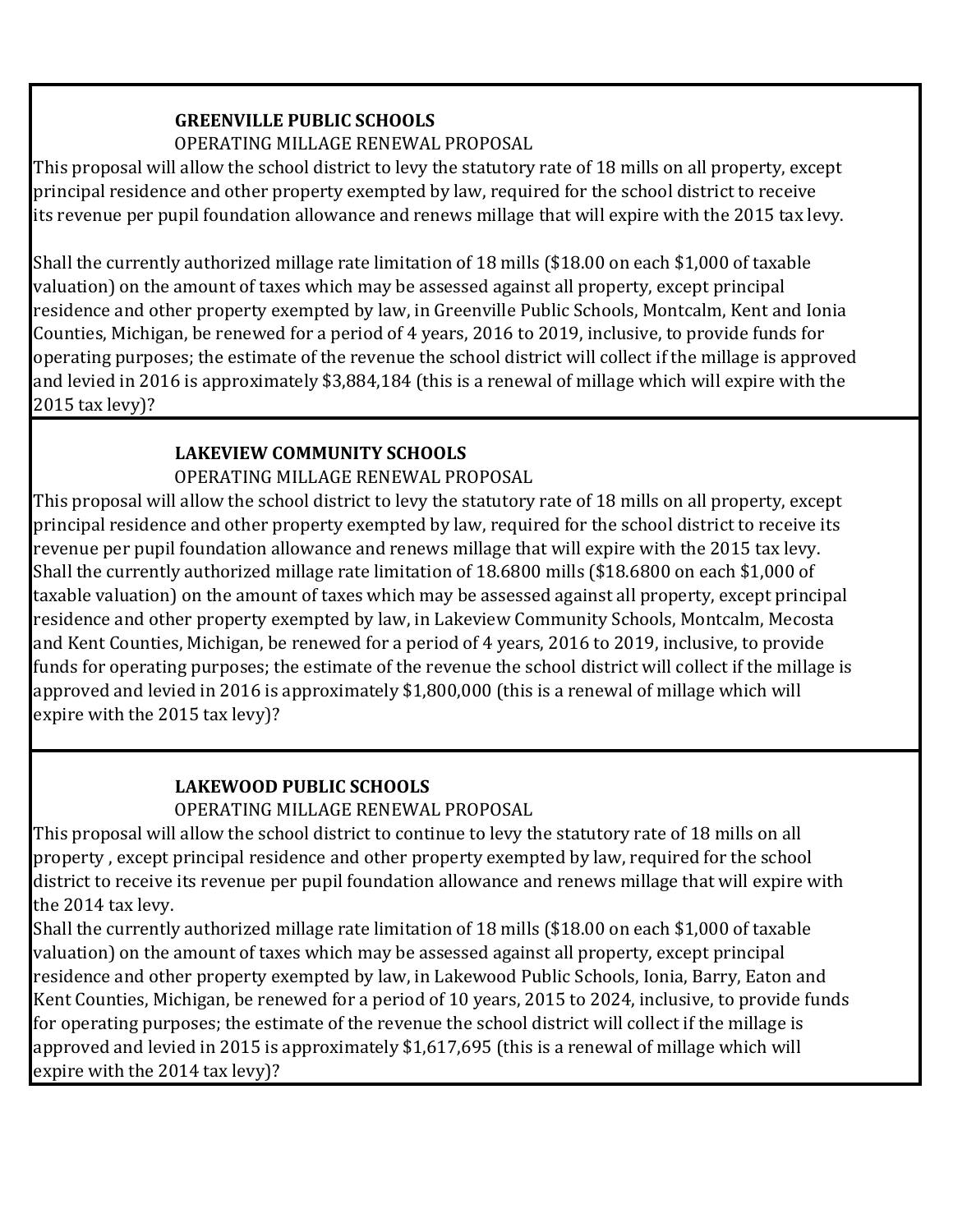# **MONTCALM COMMUNITY COLLEGE**

OPERATING MILLAGE RENEWAL PROPOSAL

Shall the currently authorized charter millage rate limitation on the amount of taxes which may be assessed against all property in Montcalm Community College, Michigan, which will expire with the 2015 tax levy, by renewed by not more than 1.1823 mills (\$1.1823 on each \$1,000.00 of taxable valuation) for a period of 10 years, 2016 to 2025, inclusive, to be used for all purposes authorized by law; if approved, the estimate of the revenue the community college will collect the first year of levy, 2016, is approximately \$2,575,684?

### **NORTHVIEW PUBLIC SCHOOLS**

### OPERATING MILLAGE RENEWAL PROPOSAL

This proposal will allow the school district to continue to levy the statutory rate of 18 mills on all property, except principal residence and other property exempted by law, required for the school district to receive its revenue per pupil foundation allowance and renews millage that will expire with the 2015 tax levy.

Shall the currently authorized millage rate limitation of 18 mills (\$18.00 on each \$1,000 of taxable valuation) on the amount of taxes which may be assessed against all property, except principal residence and other property exempted by law, in Northview Public Schools, Kent County, Michigan, be renewed for a period of 12 years, 2016 to 2027, inclusive, to provide funds for operating purposes; the estimate of the revenue the school district will collect if the millage is approved and levied in 2016 is approximately \$2,965,000 (thus is a renewal of millage which will expire with the 2015 tax levy)?

## **ROCKFORD PUBLIC SCHOOLS**

## OPERATING MILLAGE RENEWAL PROPOSAL

This proposal will allow the school district to levy the statutory rate of 18 mills on all property , except principal residence and other property exempted by law, required for the school district to receive its revenue per pupil foundation allowance and renews millage that will expire with the 2014 tax levy.

Shall the currently authorized millage rate limitation of 18 mills (\$18.00 on each \$1,000 of taxable valuation) on the amount of taxes which may be assessed against all property, except principal residence and other property exempted by law, in Rockford Public Schools, Kent County, Michigan, be renewed for a period of 4 years, 2015 to 2018, inclusive, to provide funds for operating purposes; the estimate of the revenue the school district will collect if the millage is approved and levied in 2015 is approximately \$5,027,231 (this is a renewal of millage which will expire with the 2014 tax levy)?